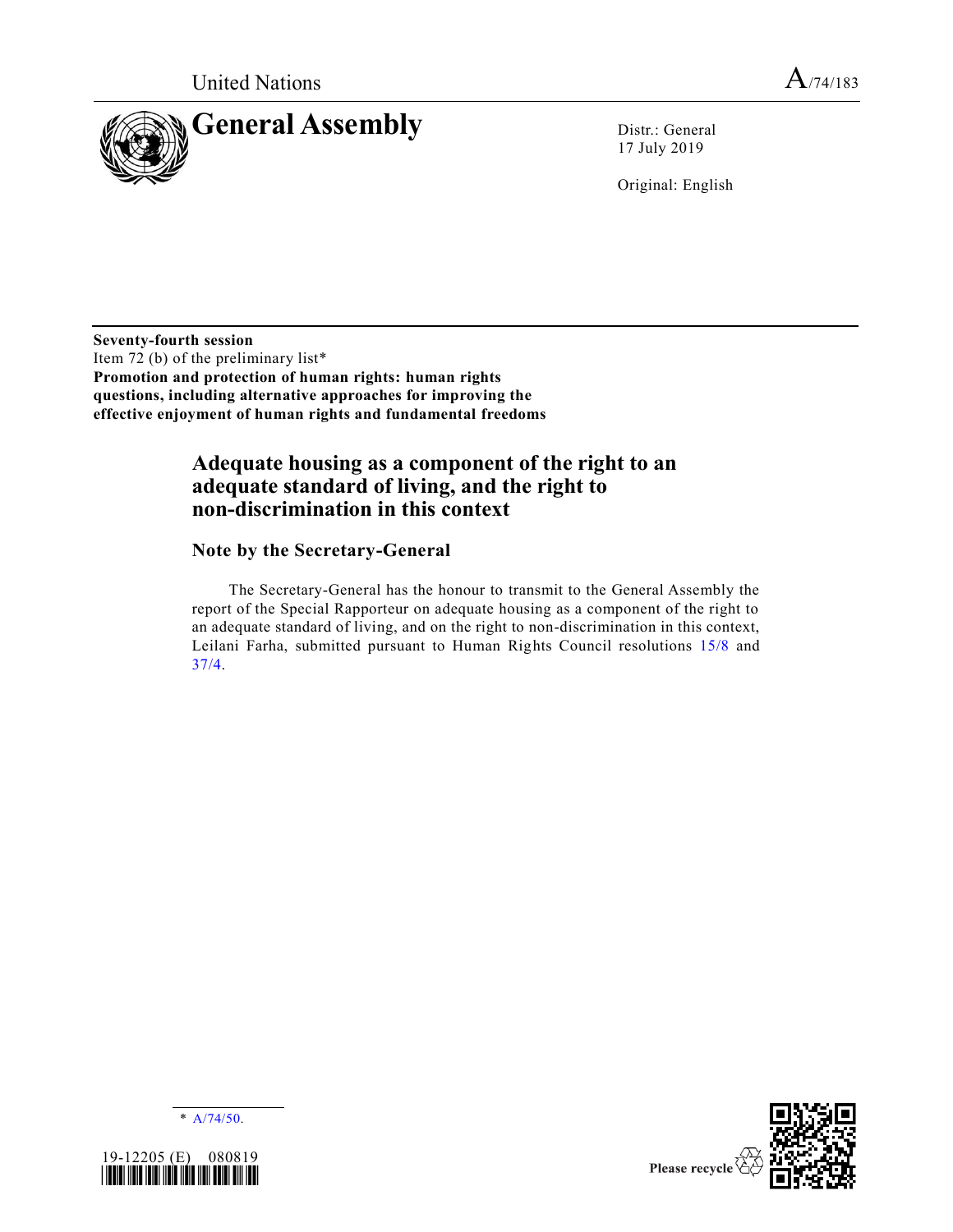**Report of the Special Rapporteur on adequate housing as a component of the right to an adequate standard of living, and on the right to non-discrimination in this context**

### *Summary*

The present report, the Special Rapporteur examines the issue of the right to housing of indigenous peoples. The Special Rapporteur finds that housing conditions for indigenous peoples around the world are overwhelmingly abhorrent and too often violate the right to adequate housing, depriving them of their right to live in security and dignity. The report contains guidance for States, indigenous authorities and other actors on how to ensure that their obligations under international human rights law regarding the right to housing are met in conformity with the United Nations Declaration on the Rights of Indigenous Peoples.

Indigenous peoples face significant barriers to their enjoyment of the right to housing compared with non-indigenous peoples. They are more likely to suffer inadequate housing and negative health outcomes as a result, they have disproportionately high rates of homelessness and they are extremely vulnerable to forced evictions, land-grabbing and the effects of climate change. When they defend their rights, they are often the targets of extreme violence.

In the present report, the Special Rapporteur asserts that the right to housing of indigenous peoples must be interpreted in a manner that recognizes the interdependence and indivisibility of the right to housing as articulated in international human rights law and the United Nations Declaration on the Rights of Indigenous Peoples. The meaning and application of the right to housing must therefore integrate the right to self-determination, the principle of free, prior and informed consent, the right to land, territories and resources, and access to justice. In the report, the Special Rapporteur asserts that the adequacy of housing must be defined and determined by indigenous peoples themselves. She also asserts that human rights claims framed using the Declaration will be strengthened if the accountability mechanisms and the legal obligations attached to the right to housing are deployed. She concludes with a set of recommendations to guide States, indigenous authorities and other actors in ensuring that indigenous peoples can live in peace, security and dignity and enjoy the right to adequate housing without discrimination.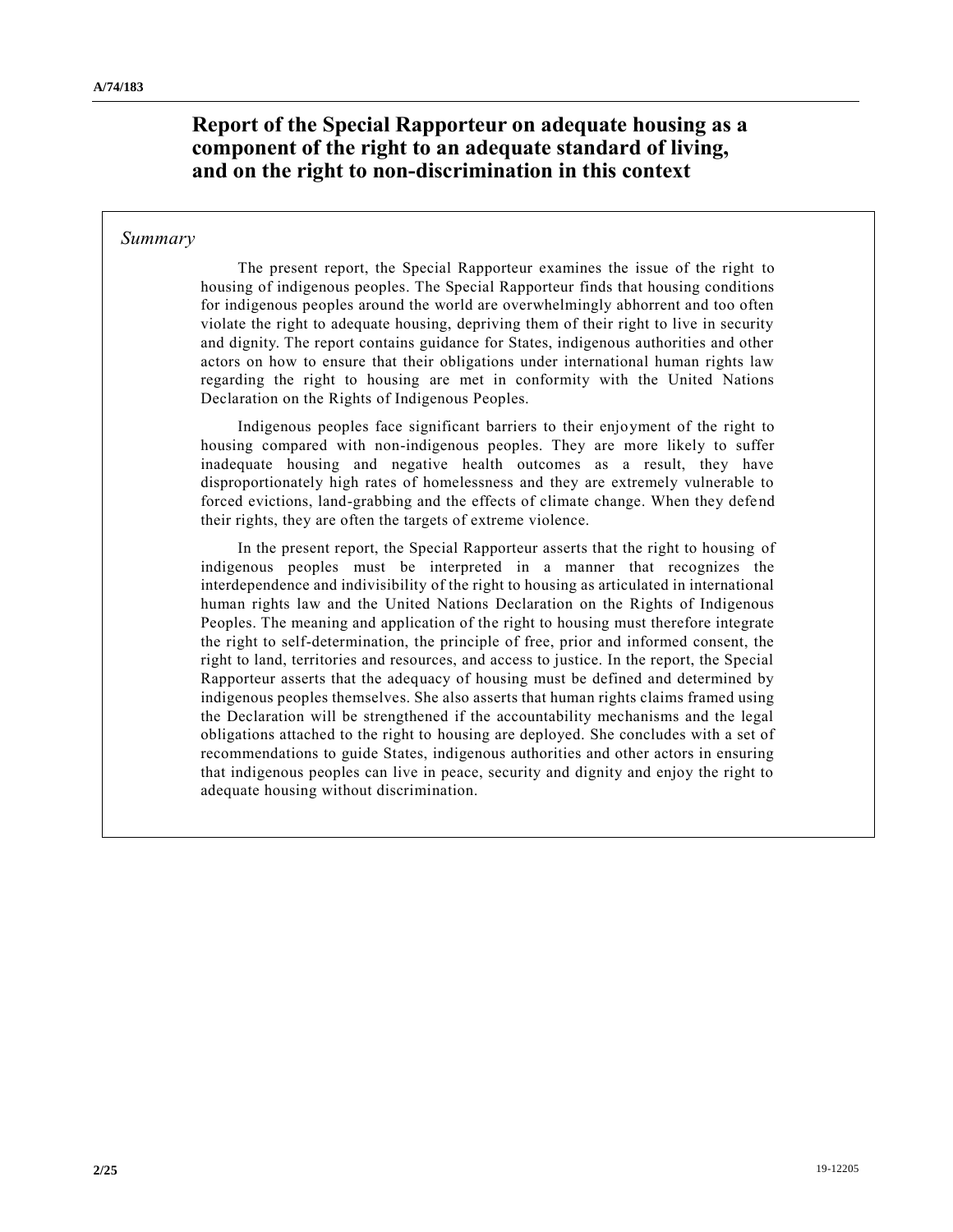# Contents

|      |                                                                                                    |                                                                                               | Page           |
|------|----------------------------------------------------------------------------------------------------|-----------------------------------------------------------------------------------------------|----------------|
| Ι.   |                                                                                                    |                                                                                               | $\overline{4}$ |
| П.   |                                                                                                    | Interdependence and indivisibility of the right to housing and the United Nations Declaration | 5              |
| III. |                                                                                                    |                                                                                               | 6              |
|      | Α.                                                                                                 | Overarching conditions in rural and urban contexts                                            | 6              |
|      | <b>B.</b>                                                                                          |                                                                                               | 7              |
|      | C.                                                                                                 |                                                                                               | 8              |
|      | D.                                                                                                 |                                                                                               | 9              |
|      | Ε.                                                                                                 |                                                                                               | 10             |
|      | F.                                                                                                 |                                                                                               | 11             |
|      | G.                                                                                                 |                                                                                               | 12             |
|      | H.                                                                                                 |                                                                                               | 13             |
|      | Ι.                                                                                                 |                                                                                               | 14             |
| IV.  | Key guiding principles for the realization of the right to housing of indigenous peoples $\dots$ . |                                                                                               | 15             |
| V.   |                                                                                                    |                                                                                               | 19             |
| VI.  |                                                                                                    |                                                                                               | 20             |
| VII. | 21                                                                                                 |                                                                                               |                |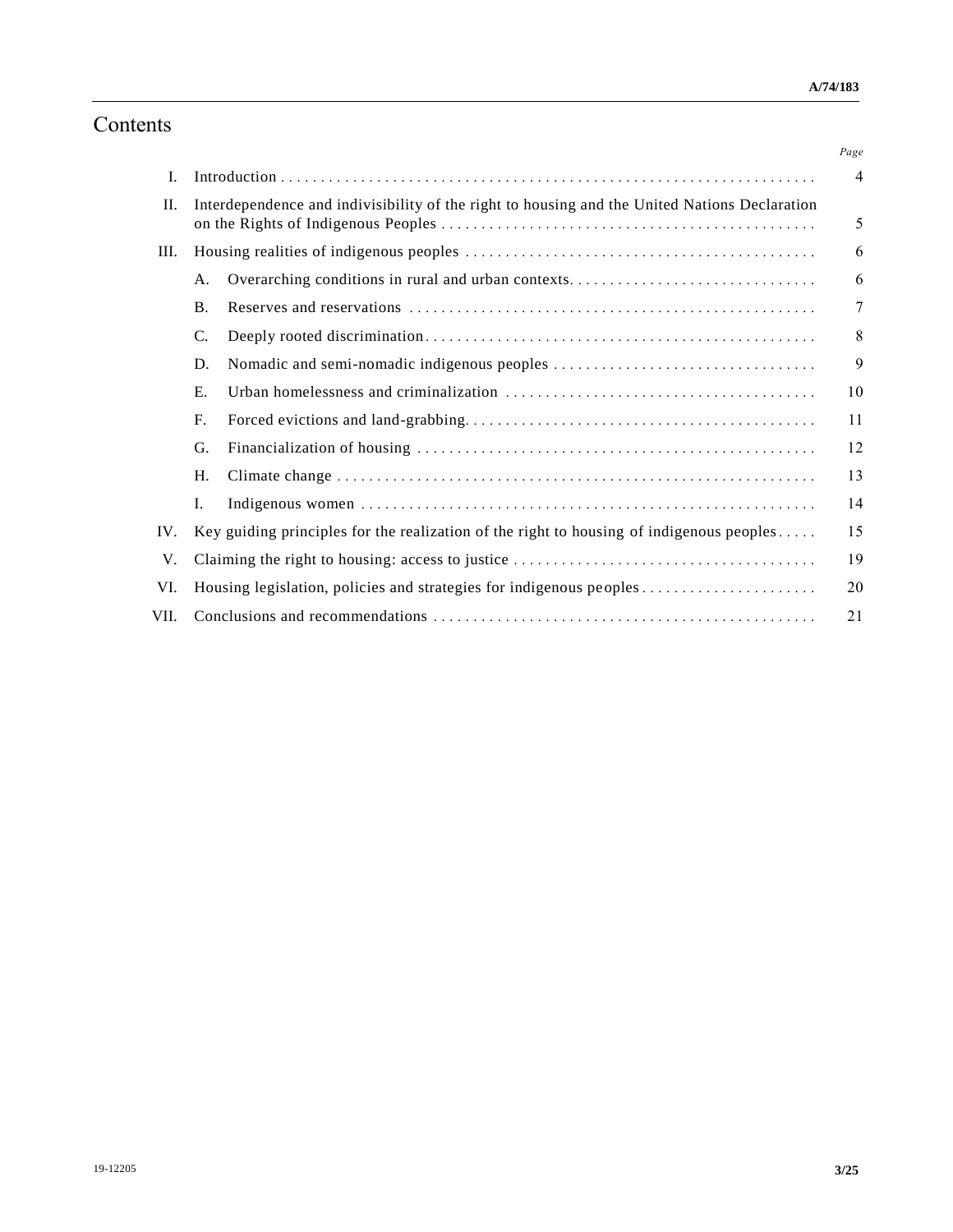## **I. Introduction**

1. Indigenous peoples live in some of the most abhorrent housing conditions across the planet, including in some of the richest countries in the world. These conditions are often far worse than those of non-indigenous populations and fail to meet the fundamental requirements of the right to adequate housing, affording indigenous peoples neither security nor dignity  $(A/69/267, \text{para. } 10).$  $(A/69/267, \text{para. } 10).$ <sup>1</sup> Many indigenous peoples are subjected to homelessness and its life-threatening conditions, to grossly inadequate housing that lacks even the most basic services, such as potable water and toilets, and to forced evictions and involuntary displacement – all egregious violations of the right to housing.

2. These violations affecting indigenous peoples are embedded in, and a consequence of, colonization, forced assimilation, past and present dispossession of their lands, territories and resources, and deeply rooted discrimination nurtured over centuries.<sup>2</sup> In many cases, the alienation and dispossession of indigenous peoples from their lands severs their spiritual and physical connection to the world and to their understanding of home, contributing to a complex condition of homelessness.

3. As a result of this fundamental disruption, increasing numbers of indigenous peoples are migrating to cities. Once there, they all too often have no other option but to live in informal settlements in severely substandard housing, living in precarity without secure tenure. In turn, indigenous peoples are often grossly overrepresented in homeless populations in urban centres and at increased risk of premature mortality.

4. The enjoyment by indigenous peoples of the right to adequate housing is deeply interconnected with their distinct relationship to their right to lands, territories and resources,<sup>3</sup> their cultural integrity and their ability to determine and develop their own priorities and strategies for development. <sup>4</sup> Indigenous peoples were intentionally alienated from their own cultures and deprived of access to resources, both of which are necessary for their enjoyment of the right to housing. They are rarely provided an opportunity to design and implement their own housing policies and programmes and are excluded from decision-making processes that have an impact on their right to adequate housing. Indigenous peoples are commonly subjected to discrimination in housing-related laws, policies and programmes and by housing providers, which compounds their marginalization and inadequate housing conditions. <sup>5</sup>

5. Indigenous peoples are at the forefront of almost all human rights struggles related to housing, be it land-grabbing, forced evictions and displacement, climate change or homelessness. In addressing this issue, the Special Rapporteur finds complementarity between the right to housing as articulated in international human

<sup>1</sup> See also United Nations Human Settlements Programme (UN-Habitat), *Indigenous Peoples' Right to Adequate Housing: A Global Overview* (Nairobi, 2005).

<sup>&</sup>lt;sup>2</sup> On doctrines and policies developed to justify the taking of lands from indigenous peoples, see [E/CN.4/Sub.2/2001/21](https://undocs.org/en/E/CN.4/Sub.2/2001/21) and [E/C.19/2014/3.](https://undocs.org/en/E/C.19/2014/3) 

<sup>3</sup> See, for example, the submissions of New Wind Association and Red Eclesial Panamazónica for the present report. See also United Nations Declaration on the Rights of Indigenous Peoples, art. 25; and Indigenous and Tribal Peoples Convention, 1989 (No. 169) of the International Labour Organization, art. 13.

<sup>4</sup> United Nations Declaration on the Rights of Indigenous Peoples, arts. 3 and 26. See also Indigenous and Tribal Peoples Convention, 1989 (No. 169), arts. 7 and 14.

<sup>5</sup> See the submissions of Centre for Social Justice of the Institute for Development Education and Learning and West Papua Interest Organization; [A/HRC/36/46/Add.2](https://undocs.org/en/A/HRC/36/46/Add.2) and [A/HRC/21/47/Add.1;](https://undocs.org/en/A/HRC/21/47/Add.1) and Food and Agriculture Organization of the United Nations (FAO) and Unidad de Coordinación de Asuntos Indígenas del Ministerio Secretaría General de la Presidencia de Chile 2012, *Hacia Una Política Pertinente para el Desarrollo Integral de los Pueblos Indíg enas* (Santiago, FAO, 2012).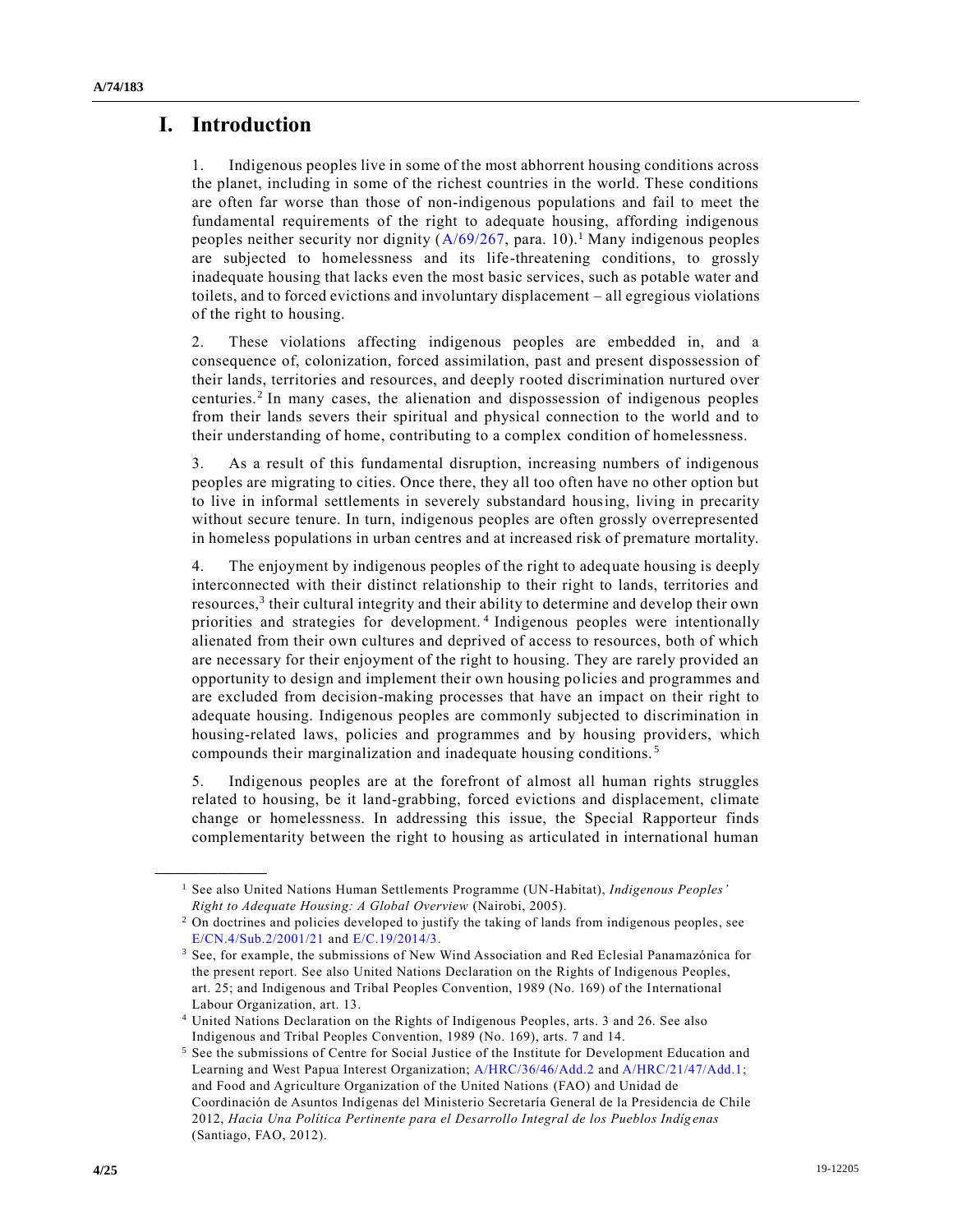rights law and the principles established under the United Nations Declaration on the Rights of Indigenous Peoples. The present report has been informed by primary and desk research and by submissions that were received from States and civil society organizations and are available on the website of the Special Rapporteur.<sup>6</sup>

## **II. Interdependence and indivisibility of the right to housing and the United Nations Declaration on the Rights of Indigenous Peoples**

6. The right to adequate housing can be enjoyed by indigenous peoples only if its articulation under article 11 (1) of the International Covenant on Economic, Social and Cultural Rights is understood as interdependent with and indivisible from the rights and legal principles set out in the United Nations Declaration on the Rights of Indigenous Peoples. The provisions of the Declaration are also better understood and applied when interpreted consistently with the right to housing in international human rights law.

7. Article 1 of the International Covenant on Economic, Social and Cultural Rights affirms that everyone has the right to self-determination and thus to freely determine their political status and pursue their economic, social and cultural development, a provision that is mirrored in article 3 of the United Nations Declaration on the Rights of Indigenous Peoples. Land rights, which are of critical importance to indigenous peoples and feature prominently in the Declaration, are also connected to the right to housing. In paragraph 7 of its general comment No. 4 (1991) on the right to adequate housing, the Committee on Economic, Social and Cultural Rights has stated that the right to housing encompasses much more than four walls and a roof and includes the right to a secure place to live in peace and dignity, including access to land as an entitlement. The right to housing prohibits forced evictions as a gross violation of human rights, in line with the Declaration, which prohibits the forced removal of indigenous peoples from their lands and requires free, prior and informed consent.

8. The Committee on Economic, Social and Cultural Rights has also outlined the characteristics of housing adequacy, which include security of tenure, access to services and infrastructure, affordability, habitability, accessibility, location and cultural adequacy. These elements will have particular relevance to indigenous peoples and communities if they are interpreted by indigenous peoples themselves in a manner that incorporates their lived histories, cultures and experiences. The right to housing is also fundamentally connected to other rights, such as the rights to non-discrimination and participation in public decision-making, which are core principles articulated in the United Nations Declaration on the Rights of Indigenous Peoples.

9. In several of its concluding observations, the Committee on Economic, Social and Cultural Rights has noted the poor housing conditions faced by indigenous peoples. In keeping with provisions in the Declaration as well as principles associated with the right to housing, the Committee has urged States to engage in meaningful consultations with indigenous peoples in order to address conditions of homelessness and inadequate housing.<sup>7</sup> In cases pertaining to the right to land and security of tenure, the Committee has expressed concern regarding the failure of States to consult indigenous people with a view to obtaining their free, prior and informed consent in respect of decision-making processes that could have an impact on their rights,

<sup>6</sup> See [www.ohchr.org/EN/Issues/Housing/Pages/AdequateHousingIndigenous-Peoples.aspx.](http://www.ohchr.org/EN/Issues/Housing/Pages/AdequateHousingIndigenous-Peoples.aspx) 

<sup>7</sup> [E/C.12/CAN/CO/6,](https://undocs.org/en/E/C.12/CAN/CO/6) [E/C.12/NZL/CO/4](https://undocs.org/en/E/C.12/NZL/CO/4) and [E/C.12/AUS/CO/5.](https://undocs.org/en/E/C.12/AUS/CO/5)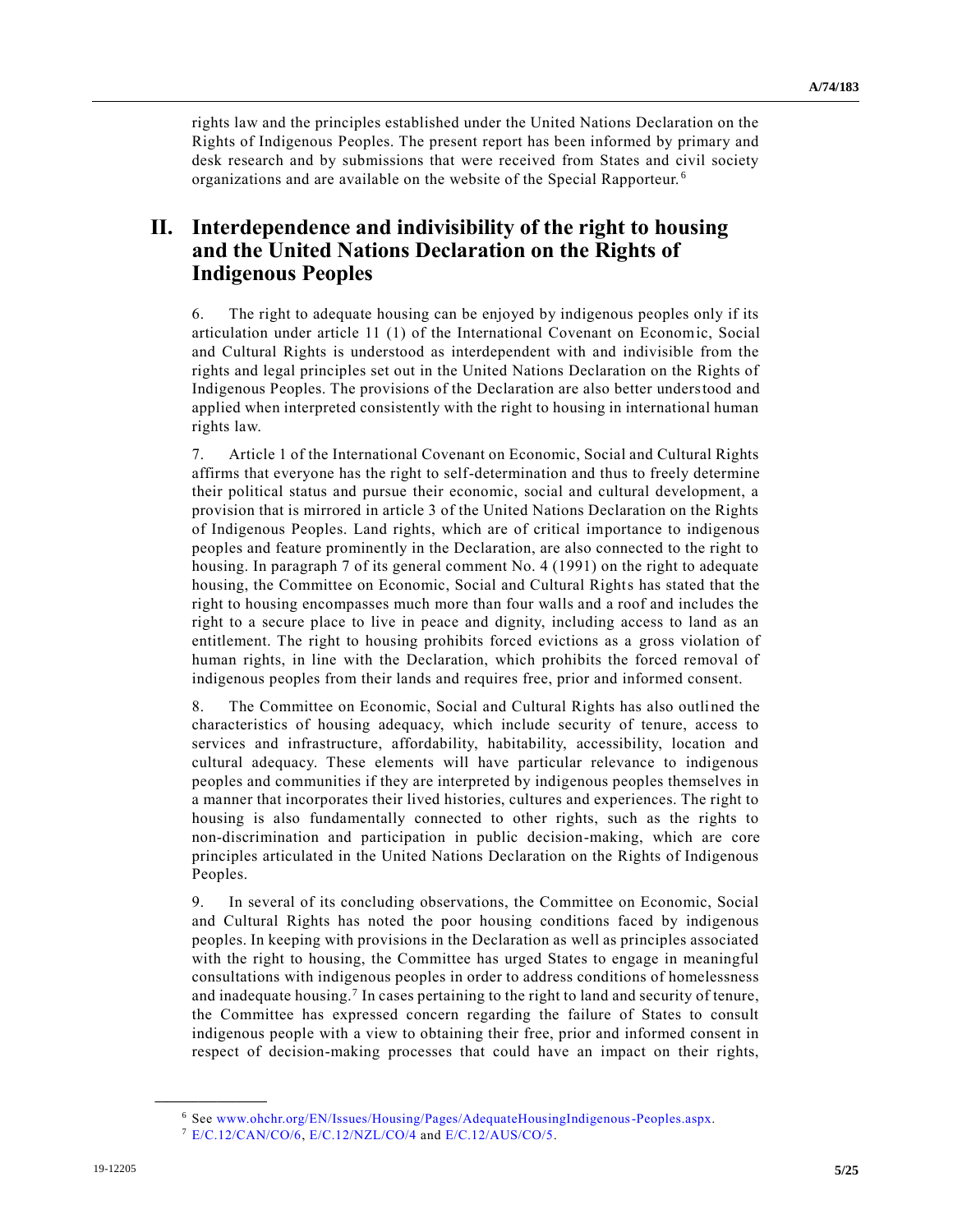including their right to an adequate standard of living. <sup>8</sup> Furthermore, the Committee on the Rights of the Child has urged States to consider the application of special measures in order to ensure that indigenous children have access to culturally appropriate services in the areas of health, nutrition, education, recreation and sports, social services, housing, sanitation and juvenile justice, and to assist parents and others responsible for the indigenous child with culturally appropriate material assistance and support programmes in the field of housing, which should be developed in partnership with indigenous peoples, including children.<sup>9</sup>

10. The right to housing of indigenous peoples – properly understood – is an important but often neglected aspect of the right to self-determination and of the pursuit of economic, social and cultural development. The right to housing under international human rights law is legally binding, requiring States and indigenous authorities to take steps to ensure the enjoyment of this right by all indigenous peoples. The implementation of the right to housing by States is monitored to ensure government accountability through the treaty body monitoring system. For these reasons, the right to housing could be used by indigenous peoples to ensure that their inalienable rights are protected and to maintain their just and rightful connecti ons to the planet and their home, while contributing to better living conditions on the ground.

## **III. Housing realities of indigenous peoples**

### **A. Overarching conditions in rural and urban contexts**

11. Indigenous peoples fare far worse than non-indigenous populations in terms of housing conditions in both rural and urban areas. Indigenous lands and territories tend to coincide with areas that are most disadvantaged in terms of access to infrastructure, including access to drinking water and sanitation, education and health services.<sup>10</sup> In many countries, conflicts over natural resources, encroachments <sup>11</sup> and the militarization of indigenous territories profoundly affect the security of indigenous peoples, with devastating effects on their housing security and well-being.<sup>12</sup> Pollution

<sup>8</sup> [E/C.12/HND/CO/2,](https://undocs.org/en/E/C.12/HND/CO/2) [E/C.12/CRI/CO/5,](https://undocs.org/en/E/C.12/CRI/CO/5) [E/C.12/PRY/CO/4,](https://undocs.org/en/E/C.12/PRY/CO/4) [E/C.12/NPL/CO/3,](https://undocs.org/en/E/C.12/NPL/CO/3) [E/C.12/GTM/CO/3,](https://undocs.org/en/E/C.12/GTM/CO/3) [E/C.12/KHM/CO/1](https://undocs.org/en/E/C.12/KHM/CO/1) and [E/C.12/NAM/CO/1.](https://undocs.org/en/E/C.12/NAM/CO/1)

<sup>9</sup> See articles 6 and 27 of the Convention on the Rights of the Child and the Committee 's general comment No. 11 (2009) on indigenous children and their rights under the Convention, paras. 25 and 34.

<sup>&</sup>lt;sup>10</sup> Working Group on Indigenous Populations/Communities of the African Commission on Human and Peoples' Rights, *Report of the African Commission's Working Group of Experts on Indigenous Populations/Communities*, report adopted by the Commission at its twenty-eighth ordinary session; Economic Commission for Latin America and the Caribbean (ECLAC), *Guaranteeing Indigenous People's Rights in Latin America: Progress in the Past Decade and Remaining Challenges – Summary* (Santiago, 2013); and Stefania Errico, *The Rights of Indigenous Peoples in Asia: Human Rights-based Overview of National Legal and Policy Frameworks against the Backdrop of Country Strategies for Development and Poverty Reduction* (Geneva, ILO, 2017).

<sup>&</sup>lt;sup>11</sup> Submission of Amnesty International and [CRC/C/BRA/CO/2-4.](https://undocs.org/en/CRC/C/BRA/CO/2-4)

<sup>&</sup>lt;sup>12</sup> See, for example, Working Group on Indigenous Populations/Communities of the African Commission on Human and Peoples' Rights, *Research and Information Visit to Kenya: 1–19 March 2010*, report adopted by the Commission at its fiftieth ordinary session; and ECLAC, *Guaranteeing Indigenous People's Rights in Latin America*.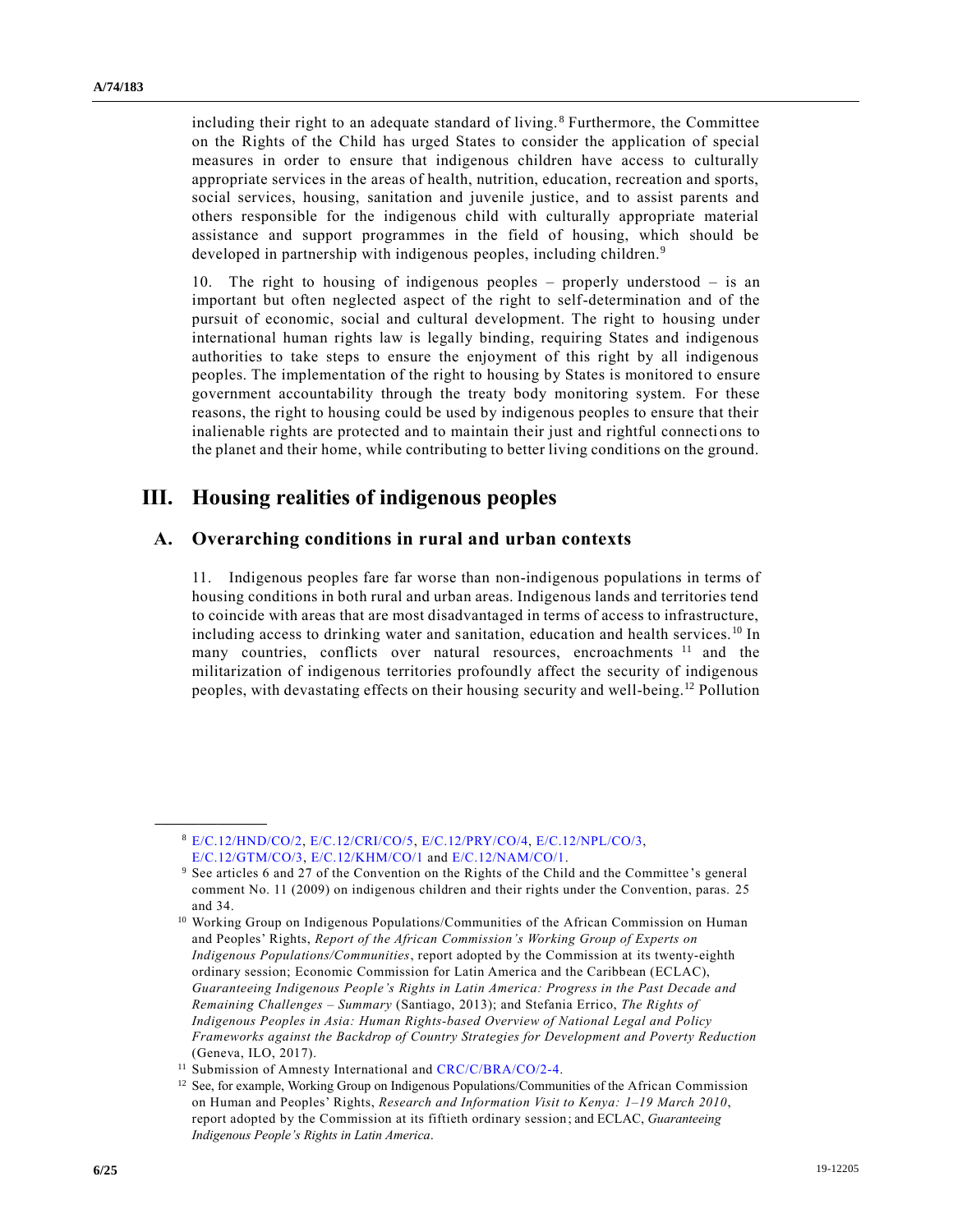and contamination caused by extractive activities carried out in or near indigenous territories represent further challenges.<sup>13</sup>

12. The Working Group on Indigenous Populations/Communities in Africa of the African Commission on Human and Peoples' Rights noted, for example, "the dearth of decent housing, potable water and toilets" in indigenous peoples' villages in the Congo.<sup>14</sup> In Canada, the 2016 census indicated that 19.4 per cent of Aboriginal people lived in a dwelling that needed major repairs, and 18.3 per cent lived in crowded housing.<sup>15</sup> In Mexico, a 2018 study showed that the country's housing deficit affected almost 80 per cent of the indigenous population, compared with the national average of 44.7 per cent. The same study indicated that 56.3 per cent of the indigenous population lacked access to basic housing services, as compared with 15.5 per cent of the non-indigenous population.<sup>16</sup> In Hawai'i, indigenous populations have almost twice the rate of overcrowding (15 per cent) compared with the broader population.<sup>17</sup>

13. Indigenous peoples are becoming increasingly urban. It is estimated that approximately 50 per cent of the indigenous population in Latin America live in urban areas, and indigenous peoples in Australia, Canada and New Zealand are also highly urbanized.<sup>18</sup> When migrating to urban centres, indigenous peoples tend to live in marginal areas, often in informal settlements, in substandard housing or, disproportionately, in homelessness.<sup>19</sup> In its concluding observations on the fifth periodic report of Australia [\(E/C.12/AUS/CO/5\)](https://undocs.org/en/E/C.12/AUS/CO/5), the Committee on Economic, Social and Cultural Rights expressed concern regarding the high rate of homelessness in the indigenous population of the country. In Namibia, many indigenous people in urban areas live on the periphery of informal settlements, where food is scarce and poverty related diseases, including tuberculosis, are common.<sup>20</sup> It has been estimated that 36 per cent of indigenous people living in urban areas in Latin America are confined to poor neighbourhoods (e.g. *favelas*, *villas miserias*), where they tend to live in extreme poverty and insecure and unhealthy conditions, with no piped water or

<sup>&</sup>lt;sup>13</sup> Working Group on Indigenous Populations/Communities of the African Commission on Human and Peoples' Rights, *Extractive Industries, Land Rights and Indigenous Populations'/ Communities' Rights*, report adopted by the Commission at its fifty-eighth ordinary session; Inter-American Commission on Human Rights, *Indigenous Peoples, Afro-descendent Communities, and Natural Resources: Human Rights Protection in the Context of Extradition, Exploitation, and Development Activities* (2015); and [CERD/C/PRY/CO/4-6,](https://undocs.org/en/CERD/C/PRY/CO/4-6) [CRC/C/BRA/CO/2-](https://undocs.org/en/CRC/C/BRA/CO/2-4) [4,](https://undocs.org/en/CRC/C/BRA/CO/2-4) [CERD/C/SUR/CO/13-15](https://undocs.org/en/CERD/C/SUR/CO/13-15) and [CERD/C/USA/CO/7-9.](https://undocs.org/en/CERD/C/USA/CO/7-9)

<sup>14</sup> Working Group on Indigenous Populations/Communities of the African Commission on Human and Peoples' Rights, *Mission to the Republic of Congo: 15–24 March 2010*, report adopted by the Commission at its forty-ninth ordinary session, p. 19.

<sup>15</sup> Statistics Canada, *Census in Brief: The Housing Conditions of Aboriginal People in Canada: Census of Population,* 2016 (2017).

<sup>16</sup> Consejo Nacional de Evaluación de la Política de Desarollo Social, *Estudio Diagnóstico del Derecho a la Vivienda Digna y Decorosa 2018* (Ciudad de México, 2018).

<sup>17</sup> Kristen Corey and others, *Housing Needs of Native Hawaiians: A Report from the Assessment of American Indian, Alaska Native, and Native Hawaiian Housing Needs* (United States of America, Department of Housing and Urban Development, 2017).**Error! Hyperlink reference not valid.**

<sup>18</sup> ECLAC, *Guaranteeing Indigenous People's Rights in Latin America*; Ryan Walker and Manuhuia Barcham, "Indigenous-inclusive citizenship: the city and social housing in Canada, New Zealand, and Australia", *Environment and Planning A: Economy and Space*, vol. 42, No. 2 (February 2010).

<sup>19</sup> ECLAC, *Guaranteeing Indigenous People's Rights in Latin America*; UN-Habitat, *Indigenous Peoples' Right to Adequate Housing*; UN-Habitat, *Housing Indigenous Peoples in Cities: Policy Guide to Housing for Indigenous Peoples in Cities* (Nairobi, 2009); and the submissions of Native Women's Association of Canada.

<sup>20</sup> James Suzman, *An Assessment of the Status of the San in Namibia* (Windhoek, Legal Assistance Centre, 2001), p. 35; and Office of the Ombudsman, draft White Paper on the rights of indigenous peoples in Namibia, 2014, p. 28.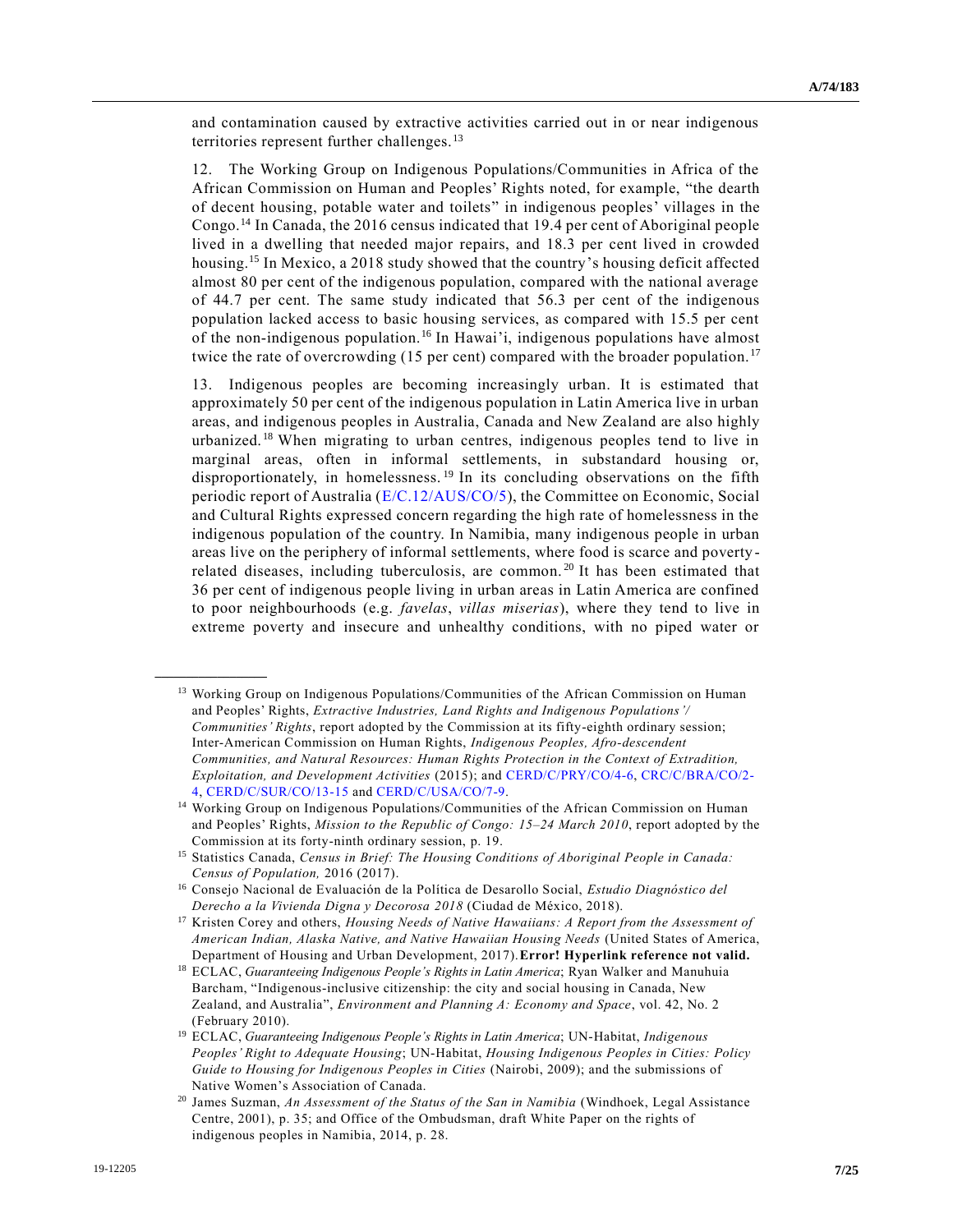sanitation, and are exposed to natural disasters.<sup>21</sup> In Australia, indigenous peoples in the State of New South Wales represent 3 per cent of the overall population, but 20 per cent of the homeless population.<sup>22</sup>

### **B. Reserves and reservations**

14. During the time of European colonization, indigenous communities in Canada, the United States of America, New Zealand and Australia were forcibly relocated to reserves, reservations and land trusts designated by the colonial authorities for use by indigenous communities. Those lands were to be managed by the indigenous population, but the title to the lands remained with the national Government.<sup>23</sup> Although such reserves and reservations are found in some of the richest countries in the world, they are characterized by deplorable housing conditions.

15. In Canada, close to half of all First Nations people live on reserves, and more than 25 per cent of them live in overcrowded conditions, constituting approximately seven times the proportion of non-indigenous people nationally. More than 10,000 on-reserve homes in Canada are without indoor plumbing, and 25 per cent of reserves in Canada have substandard water or sewage systems. <sup>24</sup> In a country with more fresh water than anywhere else in the world, 75 per cent of the reserves in Canada have contaminated water, with communities such as Attawapiskat declaring a state of emergency because of toxic chemical levels in the water.<sup>25</sup>

16. In the United States, a study by the Department of Housing and Urban Development showed that 34 per cent of households on reservations had one or more physical problems, compared with only 7 per cent for other households. The study also found that severe overcrowding is much more prevalent on reservations.<sup>26</sup> In Australia, children who live on reserves have higher rates of respiratory, infectious and parasitic diseases, diseases of the skin and nutritional diseases, all attributable to poor housing conditions.<sup>27</sup>

## **C. Deeply rooted discrimination**

**\_\_\_\_\_\_\_\_\_\_\_\_\_\_\_\_\_\_**

17. Indigenous peoples experience discrimination in all dimensions of the right to housing. This is an ongoing legacy of colonization, the dispossession of land, territories and resources, and marginalization and exclusion, which are based on inherently discriminatory notions of indigenous peoples.

18. The manifestations of housing discrimination are many. Beyond the containment of indigenous peoples on reserves and reservations and the forced eviction of indigenous peoples from their lands and territories, States – including local authorities – often deny indigenous peoples access to housing, related services

<sup>21</sup> World Bank, *Latinoamérica Indígena en el Siglo XXI* (Washington, D.C., 2015).

<sup>&</sup>lt;sup>22</sup> See submission of New South Wales Aboriginal Land Council.

<sup>&</sup>lt;sup>23</sup> This section is focused on the reserves and reservations system put in place during the time of European colonization and their continuing effects.

<sup>24</sup> *State of the World's Indigenous Peoples* (United Nations publication, Sales No. 09.VI.13), p. 25.

<sup>25</sup> Jorge Barrera, "Attawapiskat declares state of emergency over water quality", CBC News, 9 July 2019.

<sup>26</sup> Nancy Pindus and others, *Housing Needs of American Indians and Alaska Natives in Tribal Areas: A Report from the Assessment of American Indian, Alaska Native, and Native Hawaiian Housing Needs – Executive Summary* (United States, Department of Housing and Urban Development, 2017).

<sup>&</sup>lt;sup>27</sup> Elizabeth McDonald and others, "A case study of physical and social barriers to hygiene and child growth in remote Australian aboriginal communities", *BMC Public Health*, vol. 9, No. 346 (2009).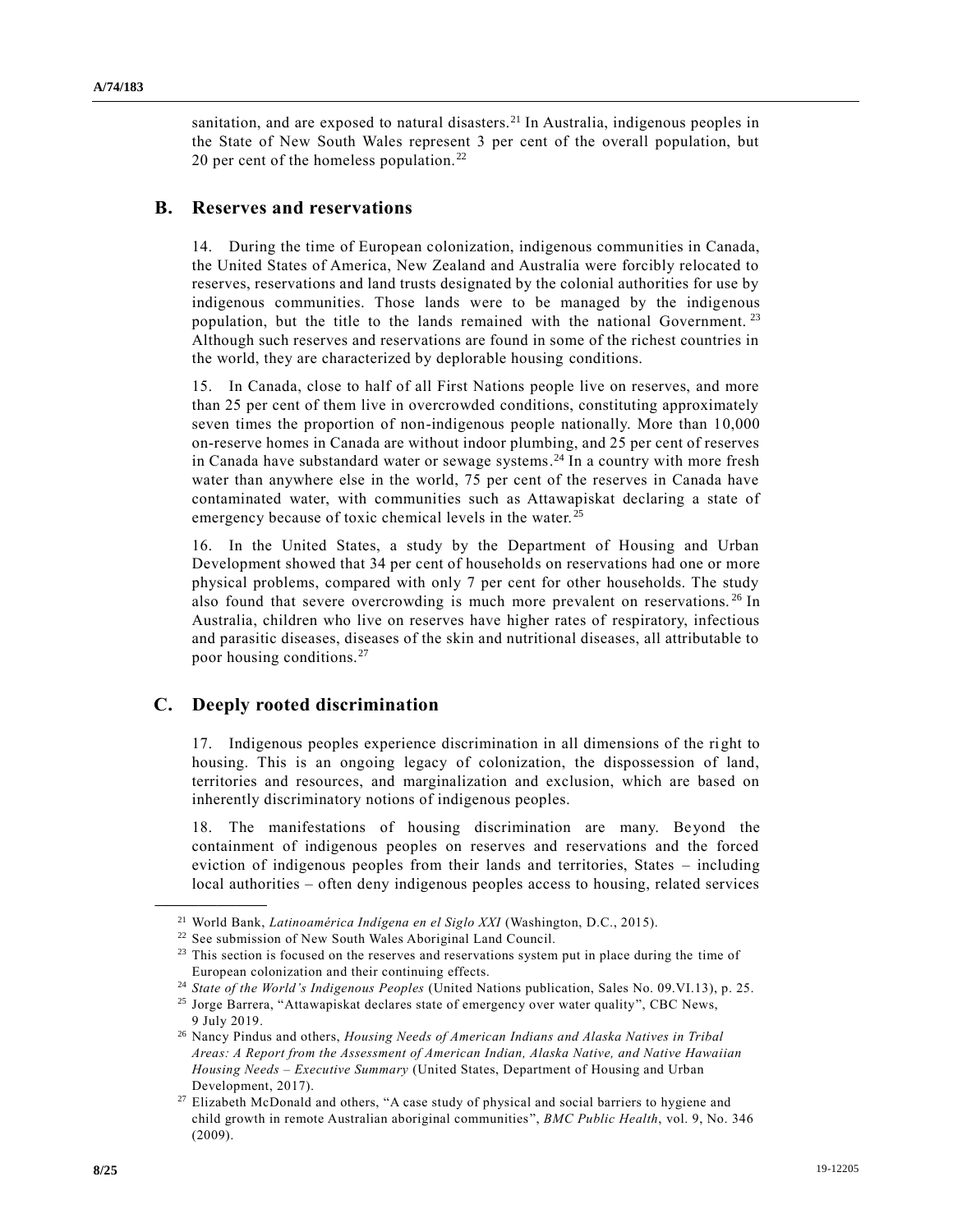and secure tenure as a result of discriminatory laws and practices, including biased approaches towards their ways of living and their livelihoods. Indigenous peoples also face discrimination in criminal justice systems when they are criminalized for trespassing or for terrorism for trying to protect their lands, or when they are subject to charges such as "usurpation" or illegal occupation for using and accessing their lands and resources [\(A/HRC/39/17\)](https://undocs.org/en/A/HRC/39/17).

19. In many instances, the non-recognition of indigenous peoples' land rights, the withholding of land titles and the non-recognition of indigenous forms of land use, as in the case of nomadic and semi-nomadic people, is discriminatory in essence and effect, and it prevents indigenous peoples from enjoying their right to housing. In Chile, for example, indigenous peoples can avail themselves of the Government homeownership subsidy programme if they can provide proof of title to land, although the Government is aware that this requirement sometimes creates an impossible barrier for indigenous peoples [\(A/HRC/37/53/Add.1,](https://undocs.org/en/A/HRC/37/53/Add.1) para. 74).

20. In the urban context, indigenous peoples often face discrimination at the hands of housing providers, in particular in the private market, who may refuse to extend rental contracts on the basis of direct discrimination and discriminatory stereotypes. In the United States, according to a recent study conducted in New Mexico, Minnesota and Montana, Native Americans were subjected to adverse treatment 28 per cent of the time when they tried to rent a home in competition with a similarly qualified, non-indigenous white individual. <sup>28</sup> In Sydney, Australia, indigenous peoples cited discrimination by real estate agents and landlords as a key barrier to obtaining housing. Indigenous participants in a recent study said they had been falsely told that there were no rental properties available, and others submitted many applications for housing units, all of which were unsuccessful.<sup>29</sup>

## **D. Nomadic and semi-nomadic indigenous peoples**

21. Indigenous pastoral and hunter-gatherer communities across the globe face significant challenges to their enjoyment of the right to adequate housing. The la nd occupied by such communities is in many cases deemed by States to be *terra nullius*, vacant or unused, and is thus particularly vulnerable to appropriation. Insecurity of tenure is coupled with discriminatory approaches to their traditional forms of land use, which are designated as "primitive", "unproductive" or harmful to the environment. This often results in blatant violations of their rights to land in order to establish public or private developments, with profound consequences for their housing situation.<sup>30</sup> In many cases, they have been forced to live along roadsides or forest edges or to squat on other people's farmland without access to water, sanitation or other services.<sup>31</sup>

22. Nomadic and semi-nomadic indigenous peoples have also been deprived of access to their traditional building materials and their traditional medicines.<sup>32</sup> Most of the areas occupied by pastoralists and hunter-gatherers are underdeveloped, with

<sup>&</sup>lt;sup>28</sup> United States, Department of Housing and Urban Development, "HUD study shows more than one in four native American renters face discrimination", 17 November 2003.

<sup>29</sup> Melanie J. Andersen and others, "There's a housing crisis going on in Sydney for aboriginal people: focus group accounts of housing and perceived association with health", *BMC Public Health*, vol. 16, No. 429 (2016).

<sup>30</sup> See Working Group on Indigenous Populations/Communities of the African Commission on Human and Peoples' Rights, *Report of the African Commission's Working Group of Experts on Indigenous Populations/Communities*; and Errico, *The Rights of Indigenous Peoples in Asia*.

<sup>&</sup>lt;sup>31</sup> See submission of Amnesty International.

<sup>&</sup>lt;sup>32</sup> See submission of Centre for Social Justice of the Institute for Development Education and Learning.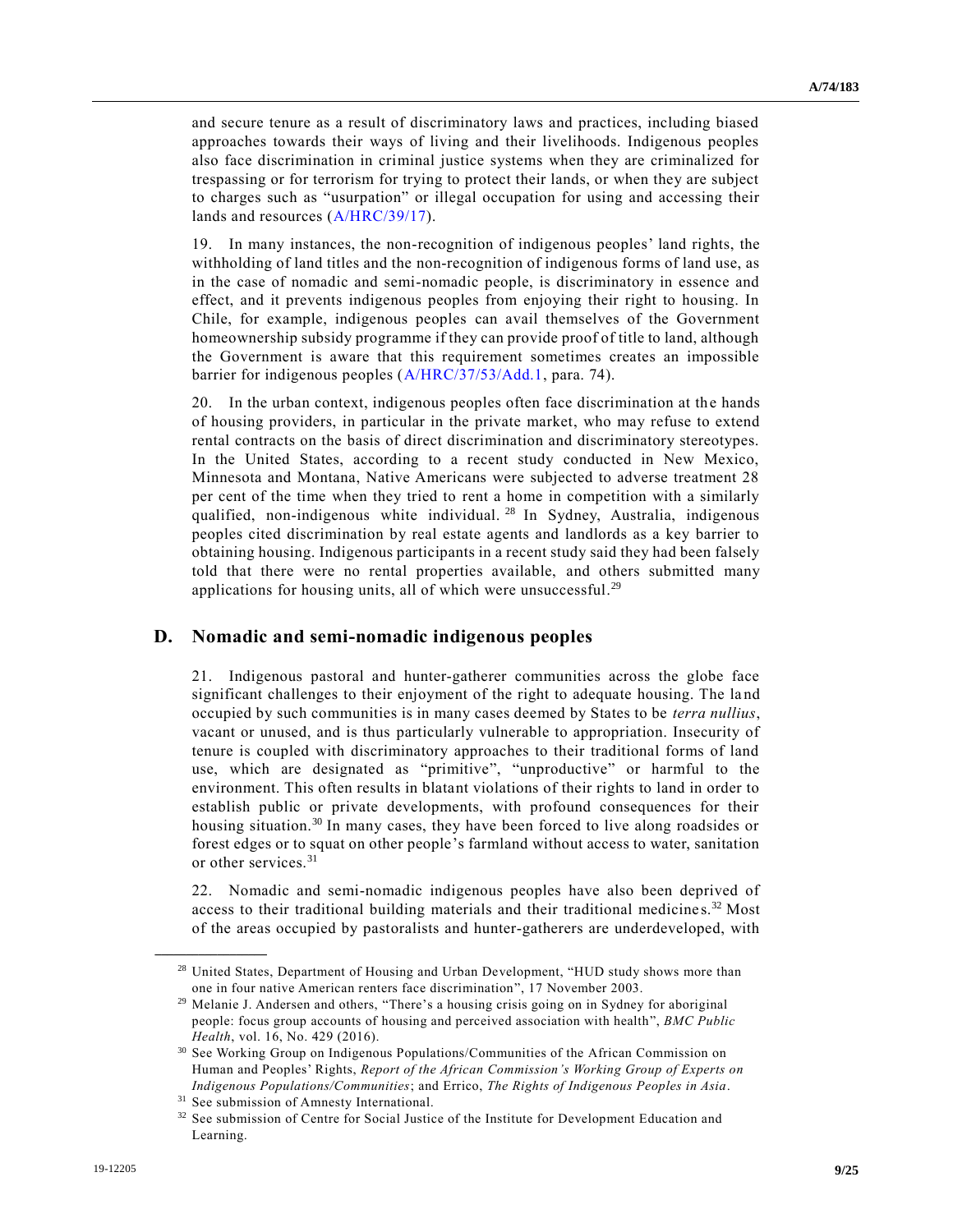poor infrastructure and services.<sup>33</sup> Alternative models for the provision of essential services for nomadic and semi-nomadic peoples, including mobile teams, have not been explored sufficiently in collaboration with the communities concerned.

23. In many countries, the rights of indigenous peoples to forested land are not recognized, in law or in practice, with the result that indigenous peoples are regarded as illegal occupants or trespassers subject to fines and even imprisonment. Since the 2018 amendments to the Vacant, Fallow and Virgin Lands Management Law in Myanmar, for example, indigenous peoples have faced an enormous risk of becoming landless.

24. In some countries, including Ethiopia and the United Republic of Tanzania, "villagization" policies have forced nomadic indigenous peoples off their traditional routes and confined them to areas that often lack sufficient pastures, water supply and adequate housing and services.<sup>34</sup> An alarming trend has emerged whereby States are compelling nomadic indigenous peoples to move to urban camps, where they are often accommodated in culturally inappropriate standardized houses, and where they lack appropriate employment opportunities.

### **E. Urban homelessness and criminalization**

25. In keeping with the definition of "homelessness" developed by the Special Rapporteur (see [A/HRC/31/54\)](https://undocs.org/en/A/HRC/31/54), indigenous homelessness should not be defined narrowly as lacking a place to live. Instead, it must be defined in a way that resonates with indigenous peoples and the multiple deprivations they experience, including the isolation of individuals, families and communities from their land, water, place, family, kin, each other, animals, cultures, languages and identities.

26. The experience of homelessness for indigenous peoples as the loss of their relationship with their territories and communities means that even when migrating to urban areas, many indigenous peoples make efforts to maintain that relationship, regularly returning to their territories and their communities.<sup>35</sup> Beyond causes specific to indigenous peoples, indigenous homelessness is also precipitated by other common factors, such as unaffordable housing, home foreclosures, family breakdown and violence and a lack of housing support services. <sup>36</sup>

27. In urban centres, indigenous people tend to be overrepresented among homeless populations, living in emergency shelters, in homeless encampments and on the streets. Where homeless services are available, they are often ill suited to indigenous peoples and may further entrench the trauma of homelessness by replicating patterns of colonial oppression because the services are often offered by the same religious institutions that were part of the colonial structures of subjugation, among other reasons  $(A/HRC/31/54)$ . <sup>37</sup> As an egregious violation of the right to housing, homelessness has a profound impact on the enjoyment of a wide array of human rights, including the rights to health, life, culture and education. Those who are

<sup>33</sup> Working Group on Indigenous Populations/Communities of the African Commission on Human and Peoples' Rights, *Report of the African Commission's Working Group of Experts on Indigenous Populations/Communities*.

<sup>34</sup> Human Rights Watch, *'Waiting Here for Death': Displacement and 'Villagization' in Ethiopia's Gambella Region* (2012); Tor A. Benjaminsen, Faustin P. Maganga and Jumanne Moshi Abdallah, "The Kilosa killings: political ecology of a farmer-herder conflict in Tanzania", *Development and Change*, vol. 40, No. 3 (May 2009).

<sup>35</sup> UN-Habitat, *Vivienda para pueblos indígenas en ciudades capitales andinas: procesos de planificación y análisis de vivienda adecuada* (2014).

<sup>36</sup> Jessie A. Thistle, "Indigenous definition of homelessness in Canada", 2017.

<sup>37</sup> Ibid.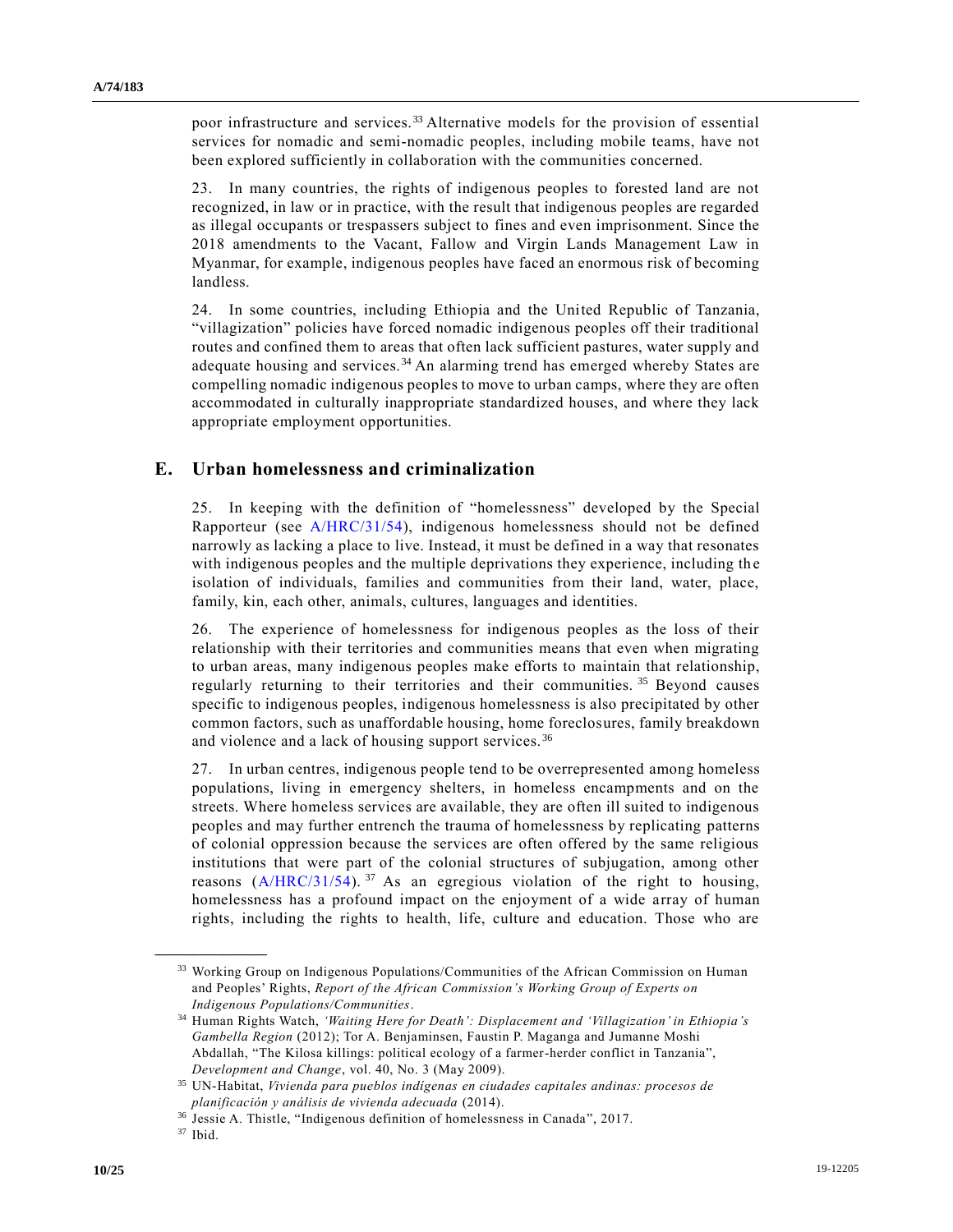homeless are at risk of dying prematurely and suffer from a wide range of health problems stemming from the physical and social conditions in which they live.

28. In the United States, for example, indigenous Hawai'ians (Kānaka Maoli) are overrepresented among the homeless population of Hawai'i. In 2015, indigenous Hawai'ians and other Pacific islanders accounted for only 10 per cent of the overall population, but for 39 per cent of the 7,620 people experiencing homelessness in Hawai'i.<sup>38</sup> These numbers continue to grow as the cost of living increases and tourism development forces them to leave their homelands.<sup>39</sup> In Canada, it has been estimated that more than two thirds of those experiencing homelessness in the city of Winnipeg are indigenous people, and yet they represent just 11 per cent of the population. <sup>40</sup>

29. In many jurisdictions, legislation is used to criminalize those who are homeless. Punitive measures such as fines or incarceration are imposed for activities related to basic survival, including eating and sleeping, in public places [\(A/HRC/31/54\)](https://undocs.org/en/A/HRC/31/54). Because indigenous people are overrepresented among homeless populations, this situation may lead to their increased presence in the criminal justice system, thus amplifying their marginalization. In the Australian context, a direct correlation between the incarceration of indigenous women and their high rates of homelessness and poverty has been shown. Upon release from prison, indigenous women easily fall back into homelessness, especially as they are provided with little post-release support.<sup>41</sup>

### **F. Forced evictions and land-grabbing**

30. According to general comment No. 7 (1997) on forced evictions of the Committee on Economic, Social and Cultural Rights, forced evictions are "the permanent or temporary removal against their will of individuals, families and/or communities from the homes and/or land which they occupy, without the provision of, and access to, appropriate forms of legal or other protection". Forced evictions are understood as a gross violation of the right to housing under international human rights law. This is consistent with and complements article 10 of the United Nations Declaration on the Rights of Indigenous Peoples, in which it is stated that indigenous peoples shall not be forcibly removed from their lands or territories and that relocation shall not take place without their free, prior and informed consent.

31. Worldwide, indigenous peoples are subject to forced evictions and landgrabbing for the sake of resource extraction, agribusiness, nature conservation initiatives and development projects, including pipeline and dam construction. Such forced evictions are often undertaken in a climate of violence and harassment, without effective consultation, without the free, prior and informed consent of indigenous peoples and, in most cases, without just and fair compensation.<sup>42</sup> During evictions, indigenous women are often targets of violence, harassment and sexual assault. <sup>43</sup> In

<sup>38</sup> Corey and others, *Housing Needs of Native Hawaiians*.

<sup>39</sup> See submission of Nation of Hawai'i.

<sup>40</sup> See submission of End Homelessness Winnipeg.

<sup>41</sup> Australian Law Reform Commission, "Aboriginal and Torres Strait islander women", in *Pathways to Justice: An Inquiry into the Incarceration Rate of Aboriginal and Torres Strait Islander Peoples*, Final Report, No. 133 (Sydney, 2017).**Error! Hyperlink reference not valid.**

<sup>42</sup> See submissions of Housing and Land Rights Network, Survival International, Recherche Actions Concertées Pygmées, New Wind Association, Red Eclesial Panamazónica, Negev Coexistence Forum for Civil Equality and Amnesty International for the present report. See communication No. UA NPL 3/2017.

<sup>43</sup> [A/HRC/39/17/Add.3,](https://undocs.org/en/A/HRC/39/17/Add.3) para. 95, [CEDAW/C/GTM/CO/8-9,](https://undocs.org/en/CEDAW/C/GTM/CO/8-9) para. 40, and [CCPR/C/BGD/CO/1,](https://undocs.org/en/CCPR/C/BGD/CO/1) para. 17.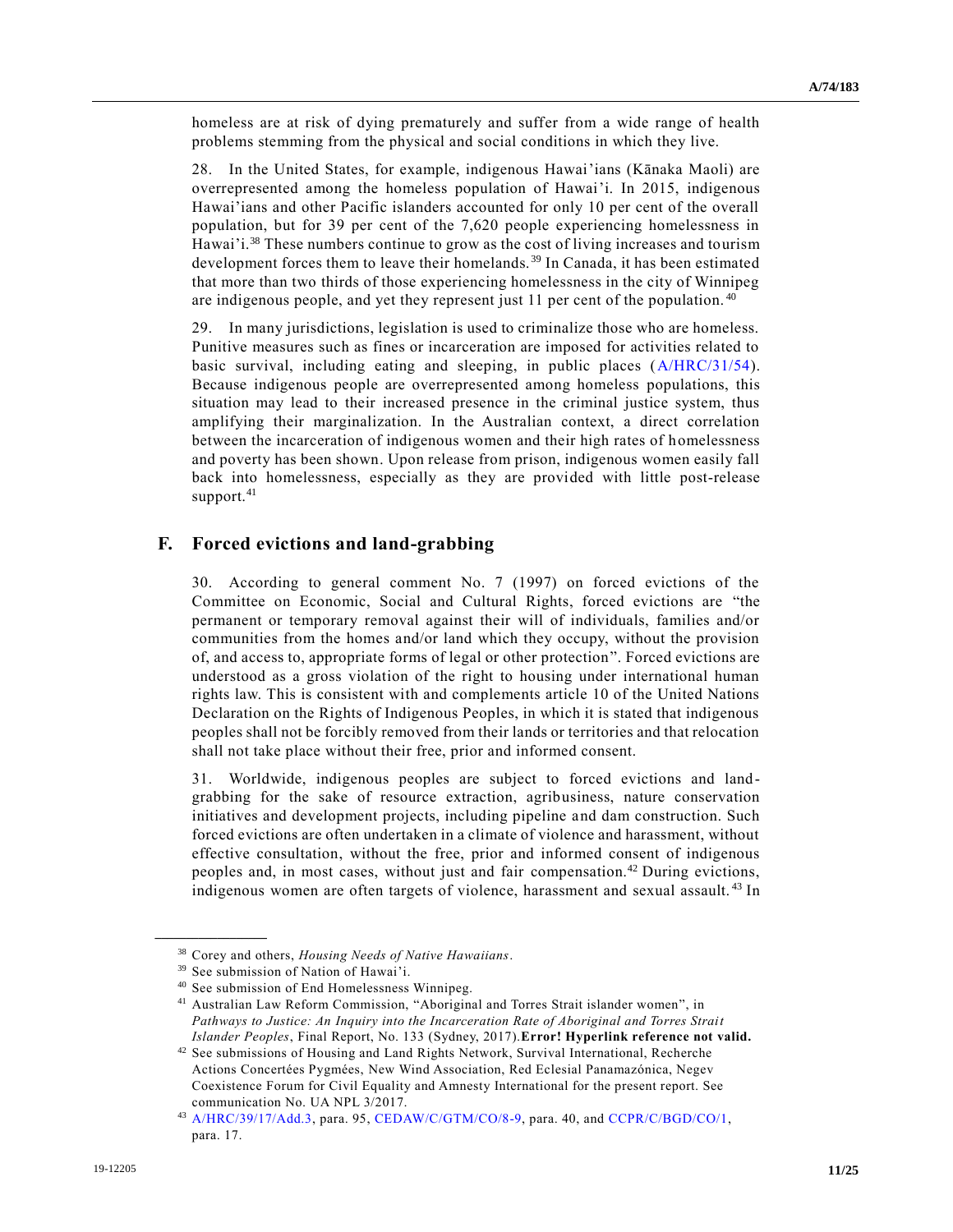Bangladesh, for example, it has been reported that rape is in some cases used as a weapon to cause fear and force indigenous communities to leave their lands.<sup>44</sup>

32. Threats and acts of violence against indigenous peoples defending their rights to land and voicing opposition to projects that affect their territories have increased.<sup>45</sup> Reportedly, some 40 per cent of the land and environmental defenders killed in 2016 and 25 per cent of those killed in 2017 were indigenous. <sup>46</sup>

33. The non-recognition of the customary rights of indigenous peoples to land and the frequent lack of formal land title make them particularly vulnerable to forced evictions and land-grabbing. <sup>47</sup> They are often treated as "squatters", "illegal residents" or "poachers". In turn, indigenous peoples are seldom consulted regarding decisions that might affect their lands. Even in those cases where such land rights are recognized in law, the lack of effective implementation of the law obliges indigenous peoples to live in a state of profound insecurity (see [A/HRC/33/42/Add.1](https://undocs.org/en/A/HRC/33/42/Add.1) and [A/HRC/39/17/Add.3\)](https://undocs.org/en/A/HRC/39/17/Add.3).

34. In India, for example, more than 41 per cent of the forest rights claims made under the Forest Rights Act have been rejected, in many cases reportedly on an arbitrary basis. As a result, an estimated 9 million forest dwellers are threatened with eviction following the order issued by the Supreme Court in February 2019. <sup>48</sup> Procedures for land demarcation and titling are too often excessively cumbersome for indigenous communities, owing to the costs and duration of the procedures and the proof required of claimants.<sup>49</sup>

35. In Botswana, the San people lived sustainably for centuries in what is now the Central Kalahari Game Reserve. In the past 20 years, however, they have experienced forced evictions and violence perpetrated by the State in the name of environmental conservation. Their homes have been burned to the ground, their schools and health centres have been closed and their water has been shut off. They are forbidden from entering their lands, which are now a park for tourists with a designated space for a functioning diamond mine. Indigenous groups all over the world experience this type of dispossession. As the Special Rapporteur on the rights of indigenous peoples has

<sup>44</sup> Internal Displacement Monitoring Centre, "Bangladesh: comprehensive response required to complex displacement crisis", 19 January 2015.

<sup>45</sup> See submissions of Housing and Land Rights Network, Border Centre for Support and Consulting and Amnesty International and the joint submission by Word Rainforest Movement (WRM), Coordinadora Latinoamericana de Cine y Comunicación Indígena (CLACPI), Observatorio Petrolero Sur (OPSur), Servicio Paz y Justicia América Latina/Adolfo Pérez Esquivel, Premio Nobel de la Paz, III Misión Internacional de la Vía Campesina en Colombia and Observatorio Latinoamericano de Conflictos Ambientales (OLCA) for the present report. See also Committee of Experts on the Application of Conventions and Recommendations, general observation 2010/81 on the Indigenous and Tribal Peoples Convention, 1989 (No. 169) of ILO, [A/HRC/39/17](https://undocs.org/en/A/HRC/39/17) and [A/HRC/34/52/Add.1.](https://undocs.org/en/A/HRC/34/52/Add.1) 

<sup>46</sup> Global Witness, *At What Cost? Irresponsible Business and the Murder of Land and Environmental Defenders in 2017* (London, 2018).

<sup>47</sup> See [E/C.12/UGA/CO/1;](https://undocs.org/en/E/C.12/UGA/CO/1) communication Nos. JOL OTH 7/2019, JUA KEN 5/2018, JUA KEN 1/2018, TZA 1/2016 and KHM 6/2018.

<sup>&</sup>lt;sup>48</sup> At the time of writing, the eviction order had been stayed by the court for four months. See submissions of Housing and Land Rights Network and Survival International for the present report.

<sup>49</sup> See, Perú, Defensoría del Pueblo, *Informe de Adjuntía N° 002-2018-DP/AMASPPI/PPI: El Largo Camino Hacia la Titulación de las Comunidades Campesinas y Nativas* (Lima, 2018); and Human Rights Commission of Malaysia, *Report of the National Inquiry into the Land Rights of Indigenous Peoples* (2013).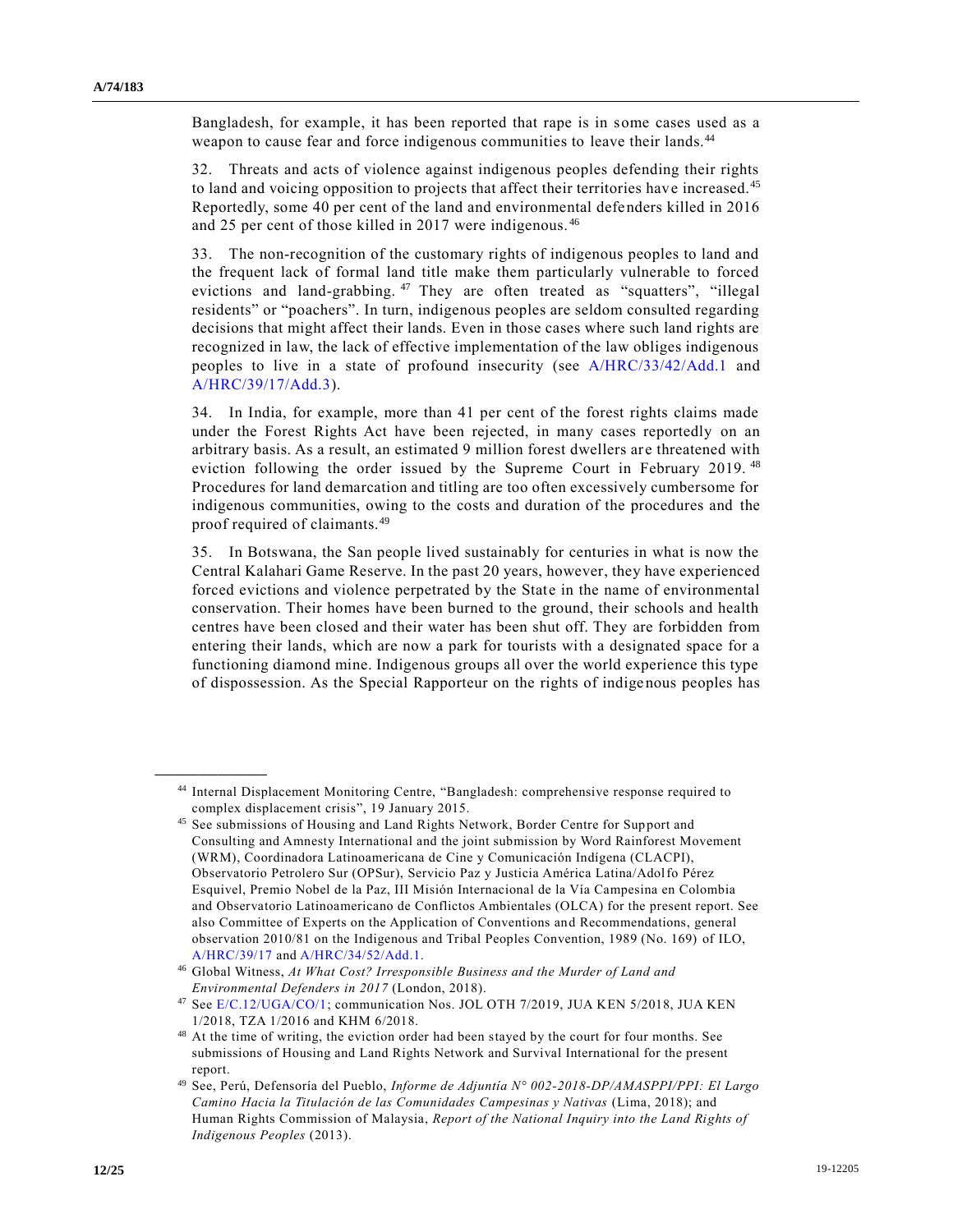noted, nature conservation is not working for people or for wildlife, as houses are still being burned down, and people are being displaced violently.<sup>50</sup>

36. In many cases, forced evictions are not accompanied by a relocation or resettlement plan, and no provision is made for temporary accommodation or emergency health care, food or education (see [A/HRC/39/17/Add.3\)](https://undocs.org/en/A/HRC/39/17/Add.3). In 2017, for example, the Philippines permitted the forced eviction of 133 families without their free, prior and informed consent in the villages of Kakiduguen, Biyoy and Dine to allow for the expansion of mining activities by private actors.<sup>51</sup> In most cases, relocations are undertaken without such consent of the communities affected, in breach of international human rights standards.<sup>52</sup> Indigenous people are thus left with no alternative land, no means of subsistence and no access to their sacred sites, and their communities are dispersed, with disastrous consequences for their cultural and physical survival and the well-being of their members.<sup>53</sup> Compensation or alternative housing, when provided, is often inadequate, established on an individual basis, or not culturally appropriate. Alternative housing is frequently offered in a reas that do not allow indigenous people to pursue their livelihoods or gain access to social services.

37. Forced evictions also disproportionately affect indigenous peoples in the urban context, as many indigenous people live in informal settlements without security of tenure or are unable to afford the rising costs of rental housing in cities around the world. Discriminatory practices on the part of housing providers may also heighten the risk of eviction for indigenous tenants. <sup>54</sup>

### **G. Financialization of housing**

38. In the past 10 years, financial actors have come to dominate the housing market. As a result, housing is now treated as a commodity, as a means of accumulating and growing wealth and often as security for financial instruments that are traded and sold on global markets. The effects of financialization include rapidly increasing housing costs, resulting in unaffordability, housing precarity and an increase in homelessness.

39. The financialization of housing affects urban indigenous communities in cities in both the North and the South. On the island of Phuket, a tourist destination in Thailand, the indigenous Chao Lay (known as "Sea Gypsies"), who have inhabited Rawai Beach for centuries, have faced violent attacks and forced evictions from private actors, including a company that plans to develop luxury villas and other tourist accommodation.<sup>55</sup>

40. In the most expensive cities in Australia, indigenous peoples are being forced to relocate to suburban or remote areas as rental and homeownership costs continue to increase. For example, in Redfern, an indigenous inner suburb of Sydney, "The Block" – a housing complex for which the first urban indigenous land rights claim was won – has now been earmarked for the development of a 24-storey building to

<sup>50</sup> John Vidal, "The tribes paying the brutal price of conservation", *The Guardian*, 28 August 2016**Error! Hyperlink reference not valid.**; see also [A/71/229.](https://undocs.org/en/A/71/229)

<sup>51</sup> Communication No. AL PHL 1/2019.

<sup>52</sup> United Nations Declaration on the Rights of Indigenous Peoples, art. 10; Indigenous and Tribal Peoples Convention, 1989 (No. 169), art. 16.

<sup>53</sup> See Working Group on Indigenous Populations/Communities of the African Commission on Human and Peoples' Rights, *Mission to the Republic of Congo*; see also submission of Amnesty International.

<sup>54</sup> UN-Habitat, *Indigenous Peoples' Right to Adequate Housing*.

<sup>55</sup> Human Rights Watch, "Thailand: investigate attack on 'sea gypsies' – halt forced eviction, assess claims to Chao Lay ancestral land", 13 February 2016.**Error! Hyperlink reference not valid.**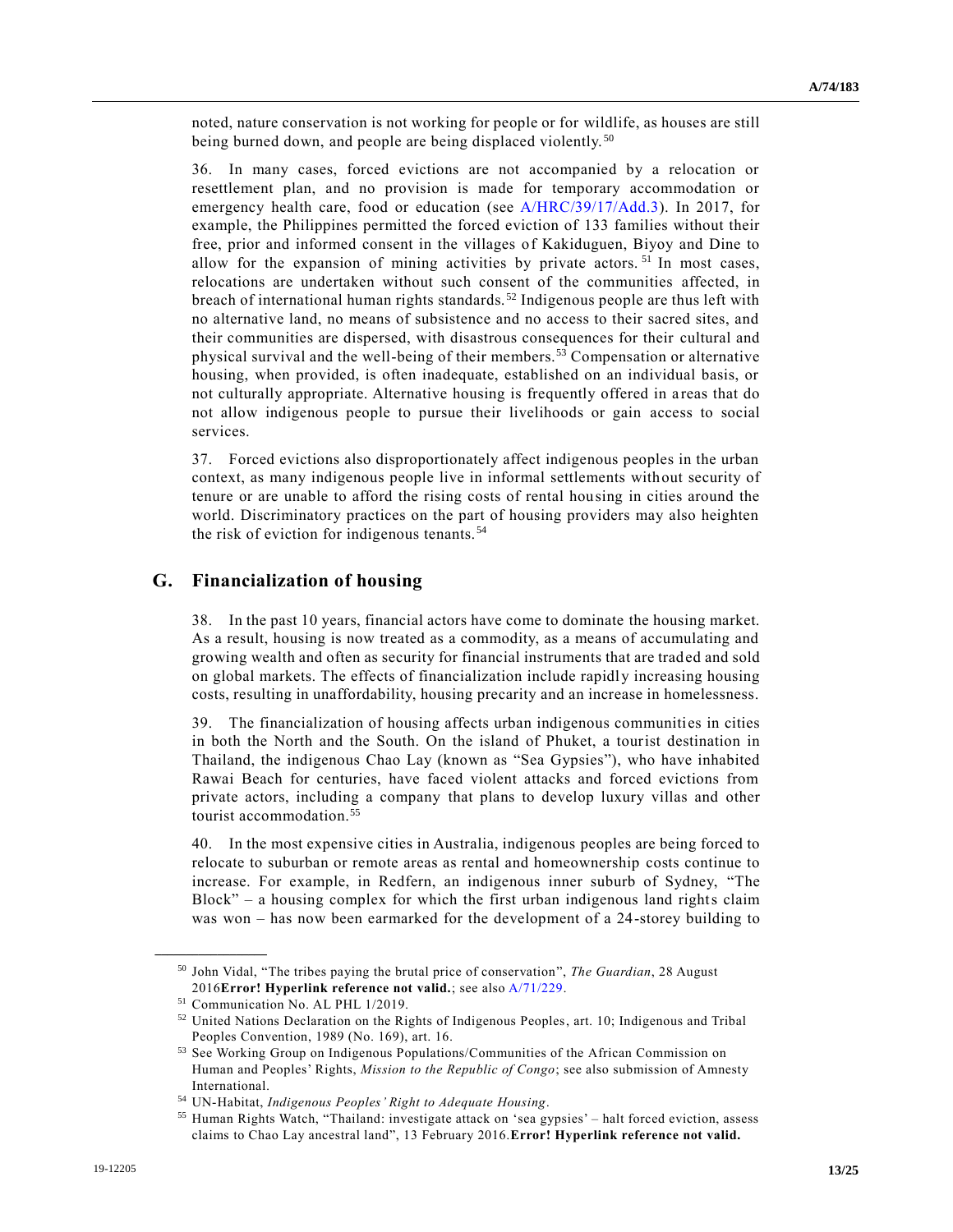serve as for-profit student accommodation, despite strong disapproval from the local indigenous communities.<sup>56</sup>

## **H. Climate change**

41. Indigenous peoples rely heavily on the natural environment for their material and cultural existence. Thus, while indigenous peoples have contributed the least to the climate crisis, they are the ones most affected by it. They are now finding themselves on the front lines facing every disaster, from the melting of the glaciers in the Arctic, to the deforestation of the Amazon, to the rising sea swallowing islands in Oceania (see [A/HRC/36/46\)](https://undocs.org/en/A/HRC/36/46).

42. Indigenous perspectives on climate change are often excluded from the global mainstream narrative, in which scientific and economic approaches are valued.<sup>57</sup> Some argue that the lack of value attributed to indigenous ideas and solutions for adaptation and mitigation and the imposition of non-indigenous solutions on indigenous communities represent a new era of "climate change-driven colonialism".

43. In Kenya, the eviction of the Sengwer people from Embobut Forest in connection with the implementation of climate change mitigation measures has reportedly rendered 4,400 people homeless and has caused many members of the community to disperse.<sup>58</sup>

44. In its resolution [29/15,](https://undocs.org/en/A/HRC/RES/29/15) the Human Rights Council recognized that the effects of climate change are most acutely felt by those who are already vulnerable, including indigenous peoples. In addition, under the Paris Agreement States parties must respect, promote and consider the rights of indigenous peoples when taking action to address climate change. However, in the Special Rapporteur's experience, little consideration is given to the human rights of indigenous peoples, in particular their rights to self-determination and to live in dignity and security, in the application of the Paris Agreement.<sup>59</sup>

## **I. Indigenous women**

**\_\_\_\_\_\_\_\_\_\_\_\_\_\_\_\_\_\_**

45. The enjoyment by indigenous women of the right to housing is deeply connected with the conditions affecting their communities and is profoundly affected by the multiple and intersecting forms of discrimination that they suffer because of their gender, indigenous identity and socioeconomic status.

46. One of the most significant barriers to housing for indigenous women is community property frameworks embedded in patriarchal power structures. Those frameworks deny women their entitlements to land [\(A/HRC/30/41,](https://undocs.org/en/A/HRC/30/41) para. 17) and make it difficult for them to participate on an equal footing in decisions that affect their communities. In cases where indigenous communities are displaced from their lands, indigenous women are rarely compensated for the loss of their dwellings and the resources that had ensured their livelihoods, driving them into a situation of economic dependence and deeper poverty (ibid., para. 16). In cases of separation or

<sup>56</sup> Megan Gorrey, "High-rise for 600 students approved for Redfern's The Block", *Sydney Morning Herald*, 5 March 2019.

<sup>&</sup>lt;sup>57</sup> The Special Rapporteur welcomes in this context the establishment of the platform on indigenous peoples and local communities by the Conference of the Parties of the United Nations Framework Convention on Climate Change; see [https://unfccc.int/news/indigenous-peoples](https://unfccc.int/news/indigenous-peoples-obtain-stronger-voice-in-climate-action)[obtain-stronger-voice-in-climate-action.](https://unfccc.int/news/indigenous-peoples-obtain-stronger-voice-in-climate-action)

<sup>58</sup> See submission of Amnesty International.

<sup>59</sup> In accordance with the Paris Agreement rule book.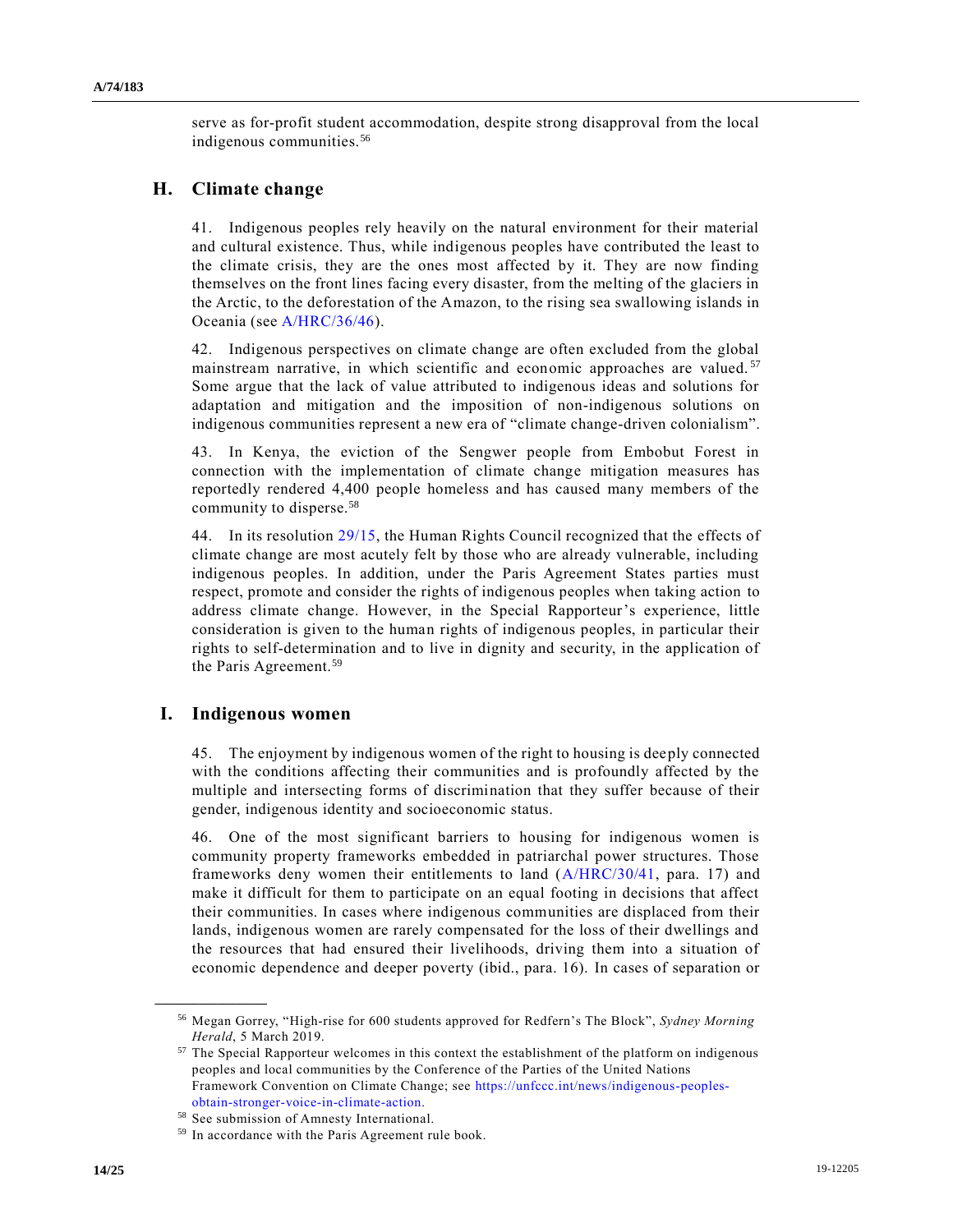divorce, indigenous women living on reserves may lose their rights to continue to live in the community and are often forced to leave the reserve to find housing elsewhere.  $60$ Many indigenous women wanting to leave violent relationships are prevented from doing so for lack of safe emergency shelters for them and their children.

47. Given the high rates of poverty among indigenous women, those who end up in cities may live in low-income, high-crime neighbourhoods and in unsafe conditions and are at increased risk of becoming homeless. Lacking secure, adequate housing, indigenous women often become the targets of further violence because of their gender and their indigenous identity.<sup>61</sup> This dramatic spiral of violence (lack of access to adequate housing, violence, homelessness and further violence, including homicide) has profound roots in the extreme social and economic marginalization of indigenous women and their communities. Living in inadequate housing and homelessness has been used by State authorities as a reason to apprehend indigenous children and place them in State care. In many countries, indigenous children are grossly overrepresented among children in care populations. In Australia, Aboriginal and Torres Strait children are 10 times more likely to grow up in out-of-home care than non-indigenous children.<sup>62</sup> In Canada, indigenous children make up 52.2 per cent of children in foster care, even though they account for only 7.7 per cent of the overall child population (under  $14$ ).<sup>63</sup>

## **IV. Key guiding principles for the realization of the right to housing of indigenous peoples**

48. Despite coming from diverse cultural and political histories and realities, indigenous peoples across the world share common experiences with respect to housing that are distinct from those of non-indigenous populations. It is therefore possible to identify several key principles for the realization of the right to housing that, if adhered to by States, indigenous authorities, private actors and others, would form an effective foundation from which to ensure the right to adequate housing of indigenous peoples.

#### **1. Recognize indigenous peoples**

**\_\_\_\_\_\_\_\_\_\_\_\_\_\_\_\_\_\_**

49. In order to enjoy the right to adequate housing, indigenous peoples must be recognized as such. Article 1 of the Indigenous and Tribal Peoples Convention, 1989 (No. 169) of the International Labour Organization provides a set of objective and subjective criteria to assist in the identification of indigenous peoples. Under article 1 (2) of the Convention, self-identification is regarded as a fundamental criterion, consistent with the right to self-determination.<sup>64</sup> This inclusive approach to the recognition of indigenous peoples must be adopted.<sup>65</sup>

<sup>60</sup> Bernard Duhaime and Josée-Anne Riverin, "Double discrimination and equality rights of indigenous women in Quebec", University of Miami Law Review, vol. 65, No. 3 (2011).

 $^{61}$  See Canada, National Inquiry into Missing and Murdered Indigenous Women and Girls, *Reclaiming Power and Place: The Final Report of the National Inquiry into Missing and Murdered Indigenous Women and Girls* (2019).

<sup>62</sup> See Secretariat of National Aboriginal and Islander Child Care and others, *Family Matters Report 2018*.

<sup>63</sup> See [www.sac-isc.gc.ca/eng/1541187352297/1541187392851.](http://www.sac-isc.gc.ca/eng/1541187352297/1541187392851)

<sup>64</sup> See also United Nations Declaration on the Rights of Indigenous Peoples, art. 9 and 33, and American Declaration on the Rights of Indigenous Peoples, art. I.2.

<sup>65</sup> See ILO, International Labour Conference, ninety-eighth session, Committee of Experts on the Application of Conventions and Recommendations, Convention No. 169, Peru.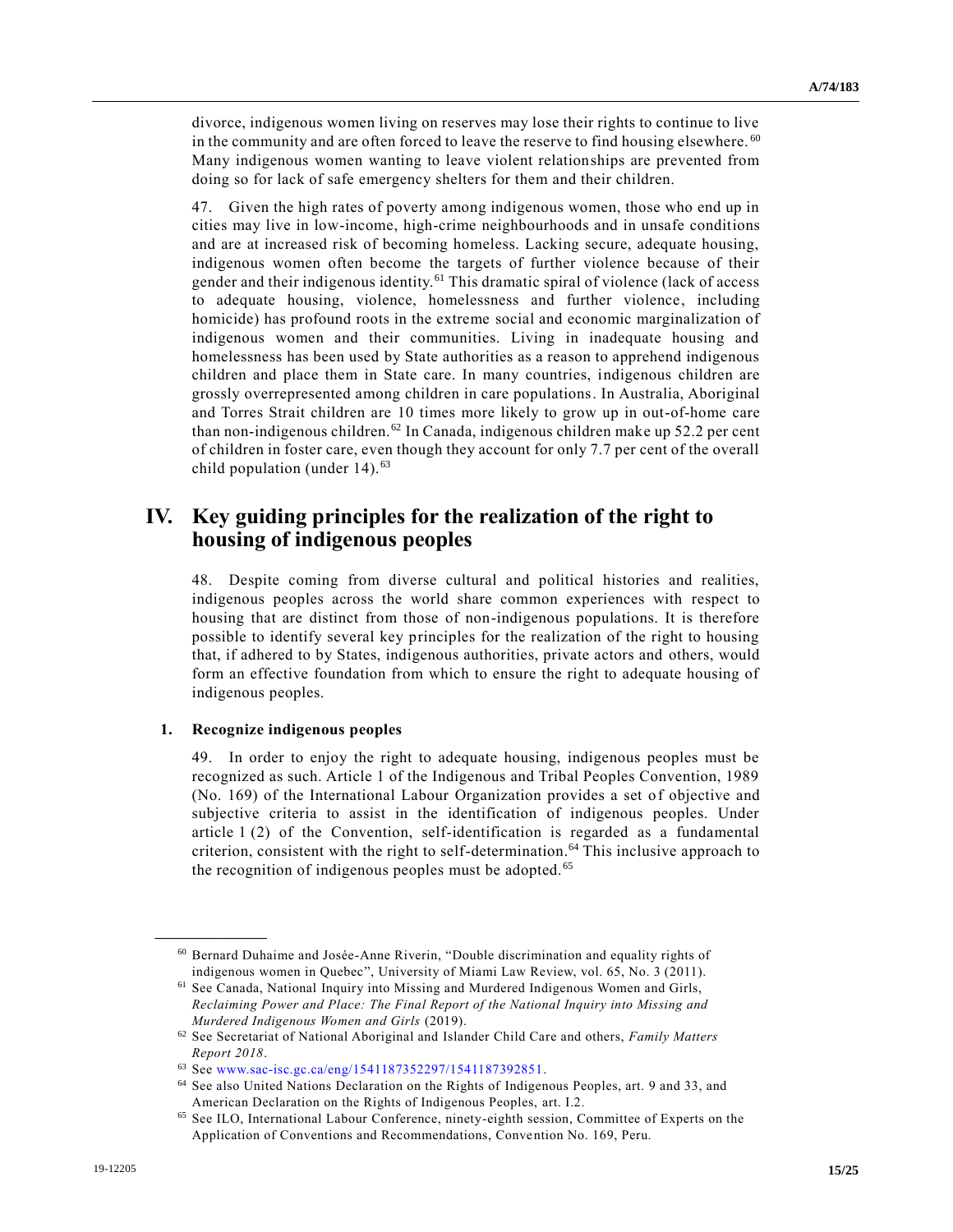#### **2. Recognize and provide redress for past wrongs**

50. In order for indigenous peoples to enjoy the right to housing in contemporary times, States and other relevant actors must acknowledge past wrongs endured by indigenous peoples, including colonization, dispossession of lands and territories and forced displacement. Once those wrongs are acknowledged, effective redress mechanisms must be established in keeping with the provisions of the United Nations Declaration on the Rights of Indigenous Peoples. <sup>66</sup> Addressing ongoing manifestations of past harm, such as a lack of security of tenure, substandard housing conditions or changing laws and policies that result in discriminatory outcomes, represents an essential contribution in this regard.<sup>67</sup>

#### **3. Recognize the rights of indigenous peoples to lands, territories and resources**

51. Indigenous peoples' access to and control over their lands, territories and resources constitute a fundamental element of the realization of their right to adequate housing and therefore must be given legal recognition by States [\(A/HRC/7/16,](https://undocs.org/en/A/HRC/7/16) paras. 45–48).<sup>68</sup> In order to ensure adequate housing for indigenous peoples, States, indigenous authorities and other actors must recognize the distinct spiritual and cultural relationship that indigenous peoples have with their lands and territories.<sup>69</sup> This recognition must extend even to those indigenous peoples who live in urban areas or in homelessness.

#### **4. Guarantee self-determination, free, prior and informed consent and meaningful consultation**

52. Free, prior and informed consent is one of the most important principles set forth in the United Nations Declaration on the Rights of Indigenous Peoples. It is the corollary to self-determination, imposing a duty on States to ensure that indigenous peoples can participate in decision-making and influence outcomes of decisions that affect them. In the Declaration, it is asserted that indigenous peoples have the right to participate in decision-making in matters that affect their rights, through representatives chosen by themselves and in accordance with their own procedures, and to be consulted<sup>70</sup> with a view to obtaining free, prior and informed consent before the adoption and implementation of any legislative or administrative measures that may affect them.<sup>71</sup>

53. The Declaration affirms that indigenous peoples have the right to be actively involved in developing and determining housing programmes and administering such

<sup>66</sup> The Special Rapporteur on the rights of indigenous peoples has rightly argued that the United Nations Declaration on the Rights of Indigenous Peoples in its entirety can be understood as fundamentally a remedial instrument; see [A/HRC/9/9,](https://undocs.org/en/A/HRC/9/9) para. 36.

<sup>67</sup> See also [A/HRC/27/52,](https://undocs.org/en/A/HRC/27/52) paras. 27 and 28.

<sup>68</sup> United Nations Declaration on the Rights of Indigenous Peoples, art. 26. See also Indigenous and Tribal Peoples Convention, 1989 (No. 169), art. 14; and American Declaration on the Rights of Indigenous Peoples, art. XXV. See also Committee on the Elimination of Racial Discrimination, general recommendation No. 23 (1997) on the rights of indigenous peoples.

<sup>69</sup> See for example, the submissions of End Homelessness Winnipeg, New Wind Association and Native Women's Organization of Canada.

 $70$  United Nations Declaration on the Rights of Indigenous Peoples, art. 18. See also Indigenous and Tribal Peoples Convention, 1989 (No. 169), art. 6(1)(b); American Declaration on the Rights of Indigenous Peoples, arts. XXI (2) and XXIII (1); and [A/HRC/18/42,](https://undocs.org/en/A/HRC/18/42) annex (Expert Mechanism advice No. 2 (2011)). See also Human Rights Committee, general comment No. 23 (1994) on the rights of minorities, para. 7.

<sup>71</sup> United Nations Declaration on the Rights of Indigenous Peoples, art. 19. See also Indigenous and Tribal Peoples Convention, 1989 (No. 169), art. 6; and American Declaration on the Rights of Indigenous Peoples, art. XXIII (2). See als[o A/HRC/39/62.](https://undocs.org/en/A/HRC/39/62)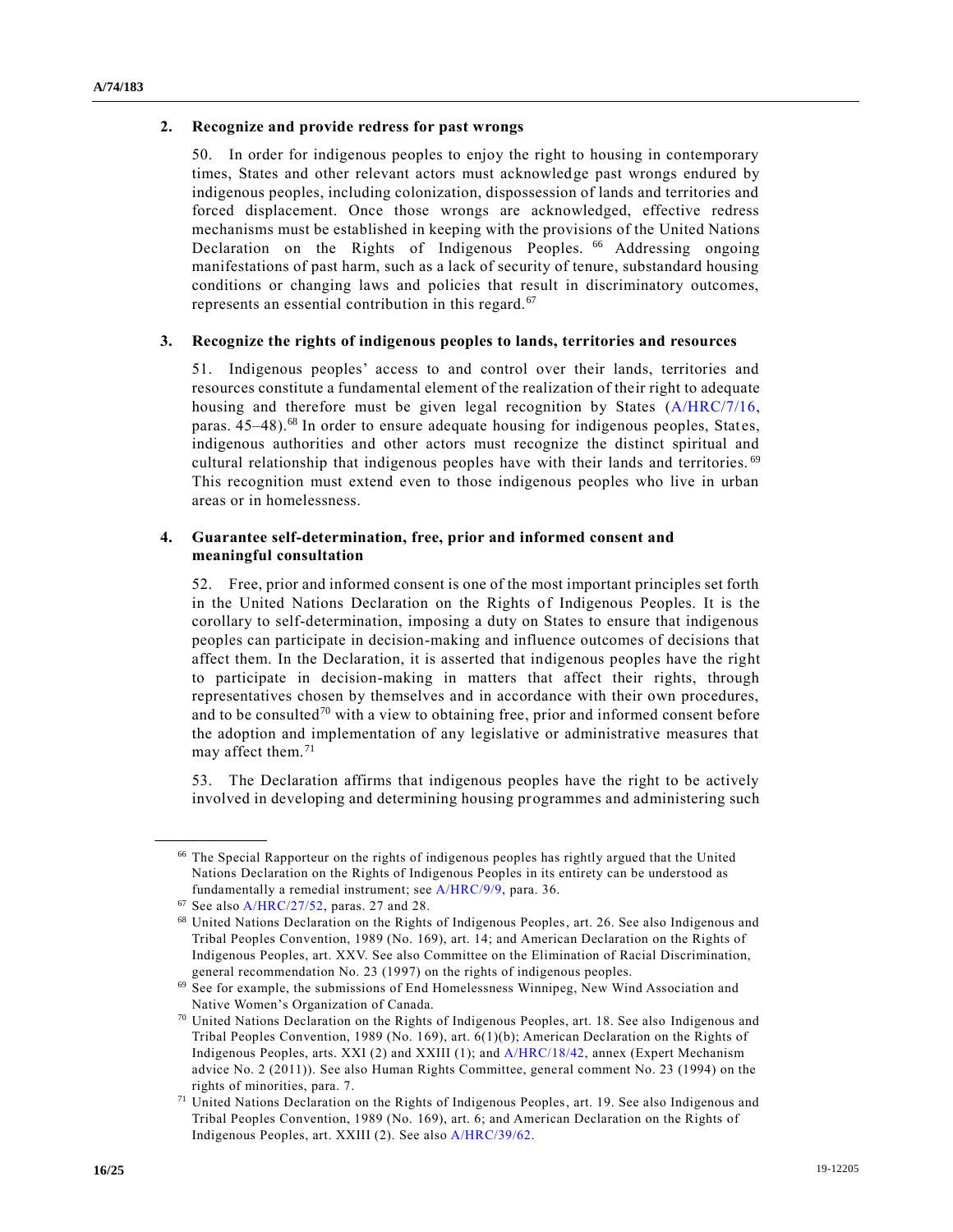programmes through their own institutions.<sup>72</sup> In this connection, it is crucial that the State and indigenous peoples adopt measures to strengthen those institutions,  $^{73}$ providing them with the means to finance their functions<sup> $74$ </sup> and to ensure their accountability and inclusiveness.<sup>75</sup>

54. In line with international human rights principles, the Special Rapporteur has argued that in order for the right to housing to be realized, States and other actors must ensure the meaningful consultation and participation of vulnerable groups in the development and implementation of housing-related laws, policies and programmes. Understood in conjunction with the principles of self-determination and free, prior and informed consent, this requires that indigenous peoples be meaningfully consulted with respect to any housing-related law or measure that will affect them, such as a national housing strategy or action plan, with a view to obtaining their consent.

55. General comment No. 7 of the Committee on Economic, Social and Cultural Rights and the basic principles and guidelines on development-based evictions and displacement indicate that no eviction should take place without due process, which should include meaningful consultation with those affected. The United Nations Declaration on the Rights of Indigenous Peoples and the basic principles and guidelines underline that indigenous peoples shall not be forcibly removed from their lands or territories and that no relocation shall take place without their free, prior and informed consent. Furthermore, before relocation occurs, agreement must be reached on just and fair compensation, where possible with the option of return.

56. There is no one-size-fits-all model for effective and meaningful consultations with indigenous peoples [\(A/HRC/12/34,](https://undocs.org/en/A/HRC/12/34) para. 37). Consultations are considered appropriate when the process of designing them involves the participation of indigenous peoples and when their decision-making processes are respected and their chosen representatives engaged. Such procedures should facilitate genuine dialogue between the parties and should be based on mutual respect, good faith and the sincere desire to reach agreement. Particular attention must be paid to ensuring the effective participation of indigenous women. When traditional institutions do not allow for such participation, special measures should be adopted.

#### **5. Guarantee substantive equality and non-discrimination**

57. In accordance with articles 2, 15 (2) and 21 of the United Nations Declaration on the Rights of Indigenous Peoples and articles 2 (2), 3 and 11 (1) of the International Covenant on Economic, Social and Cultural Rights, the right to adequate housing must be guaranteed to indigenous peoples and individuals without discrimination.<sup>76</sup> Under article 15 (2) of the Declaration, States are specifically required to take "effective measures, in consultation and cooperation with the indigenous peoples concerned, to combat prejudice and eliminate discrimination and to promote tolerance, understanding and good relations among indigenous peoples and all other segments of society". The Covenant commits States to ensuring that the right to an adequate standard of living, including housing, can be exercised without discrimination and that women and men and women enjoy equal rights to housing.

<sup>72</sup> United Nations Declaration on the Rights of Indigenous Peoples, art. 23.

<sup>73</sup> Ibid., arts. 5, 18, 20 and 34.

<sup>74</sup> Ibid., art. 4. See also [A/73/176,](https://undocs.org/en/A/73/176) para. 5.

<sup>75</sup> ILO, *Understanding the Indigenous and Tribal Peoples Convention, 1989 (No. 169): Handbook for ILO Tripartite Constituents* (Geneva, 2013). See also United Nations Declaration on the Rights of Indigenous Peoples, art. 34; and Indigenous and Tribal Peoples Convention, 1989 (No. 169), art. 8.2. See also [A/HRC/30/41,](https://undocs.org/en/A/HRC/30/41) paras. 38 and 78.

<sup>76</sup> See also Indigenous and Tribal Peoples Convention, 1989 (No. 169), art. 3.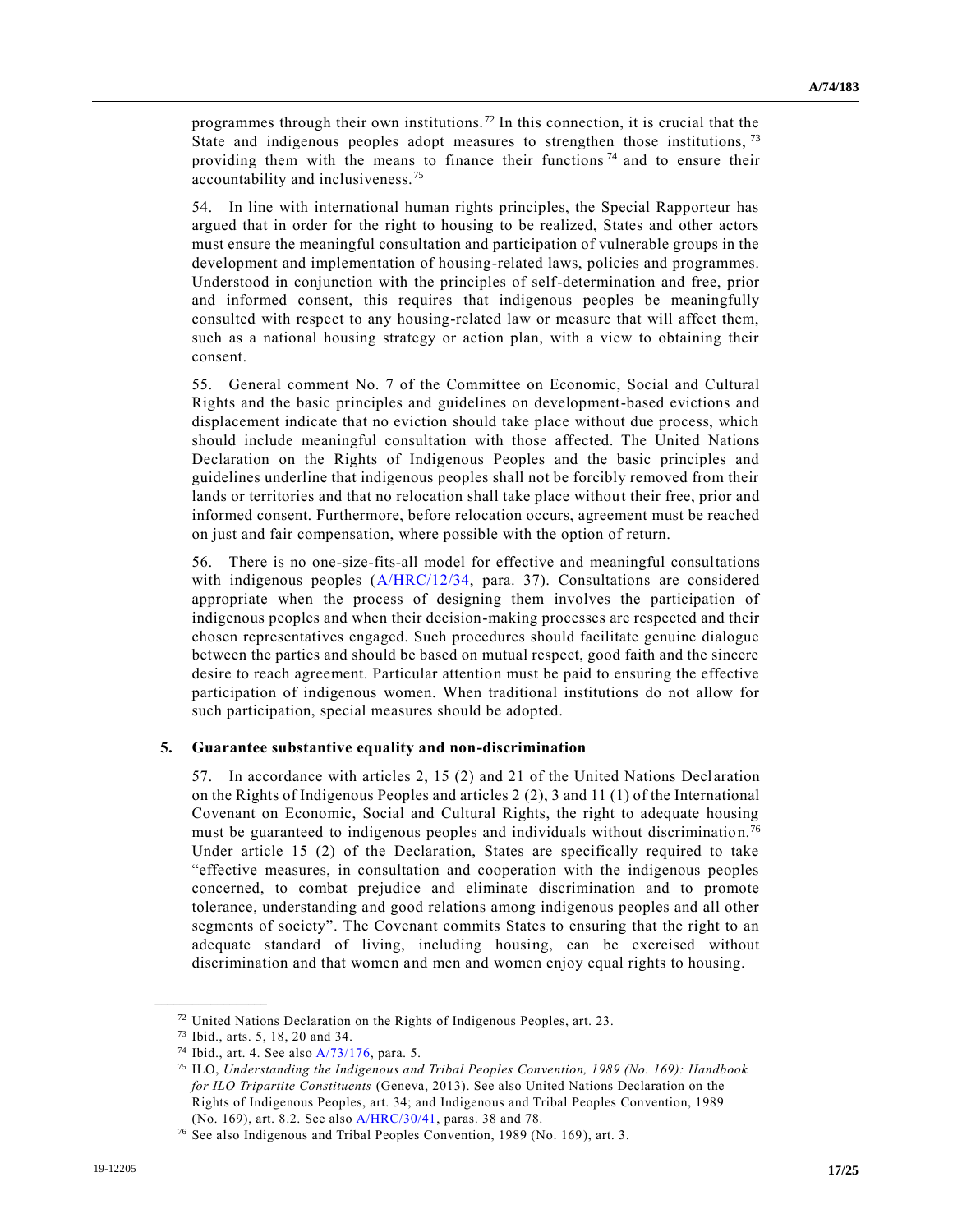58. Discrimination against indigenous peoples is deeply embedded in State structures, legal systems and laws and policies, with a flow-on effect to society at large. This is because those structures were created to administer indigenous populations without the engagement of indigenous peoples themselves. In order for housing laws and policies to be non-discriminatory, a new approach must be adopted by States that is based on a full understanding of the right of indigenous peoples to self-determination and their right to freely pursue their economic, social and cultural development, including by improving their housing conditions, in line with article 3 of the Declaration and article 1 of the Covenant. The particular housing needs and rights of indigenous people, including elders, women, young people, children and persons with disabilities, must be a priority. <sup>77</sup>

59. Indigenous women and girls often experience particular forms of violence, including household and sexual violence and even homicide, as a result of the intersection of their indigeneity, gender, socioeconomic and cultural status and their housing status. States must recognize the important role that access to adequate housing plays in preventing such violence. Under article 22 of the Declaration and article 3 of the Covenant, indigenous women and girls must enjoy full protection and guarantees against all forms of violence and discrimination, whether inside or outside their communities. States must meaningfully consult with indigenous women and girls to develop appropriate and responsive housing and related policies and laws on a priority basis.

#### **6. Housing "adequacy" interpreted by and for indigenous peoples**

60. In its general comment No. 4, the Committee on Economic, Social and Cultural Rights identified key factors to be considered in determining whether housing is adequate, including: legal security of tenure; availability of services, materials, facilities and infrastructures, such as safe drinking water, energy for cooking, and sanitation; affordability; habitability; accessibility; location, in proximity to services such as health care, schools and employment options; and cultural adequacy.<sup>78</sup> In order for these factors to be meaningful for indigenous peoples, each should be defined and assessed by the peoples themselves.

61. The core aspects of adequacy should also be read in the light of international human rights standards relating to indigenous peoples. For example, in assessing location as a factor, attention should be paid to the availability of schools that provide education in indigenous languages and in a manner appropriate to their cultural methods of teaching and learning.<sup>79</sup> "Cultural adequacy" means that States and indigenous authorities must allow indigenous peoples to construct their own housing and must respect their traditional knowledge, designs, materials and architecture. <sup>80</sup>

62. Under international human rights law, States should respect those housing structures which an indigenous community deems to be adequate in the light of their own culture and traditions. Where serious and valid health and safety issues are identified by indigenous communities and the State, housing alternatives should be offered in consultation with the affected community in strict compliance with the

<sup>77</sup> United Nations Declaration on the Rights of Indigenous Peoples, art. 21.2.

<sup>78</sup> See also Committee on Economic, Social and Cultural Rights, general comment No. 21 (2009) on the right of everyone to take part in cultural life, paras. 16, 36 and 37.

<sup>79</sup> United Nations Declaration on the Rights of Indigenous Peoples, art. 14. See also Indigenous and Tribal Peoples Convention, 1989 (No. 169), art. 27; and American Declaration on the Rights of Indigenous Peoples, art. XV.

<sup>80</sup> Committee on Economic, Social and Cultural Rights, general comment No. 4 (1991) on the right to adequate housing, para. 8 (g).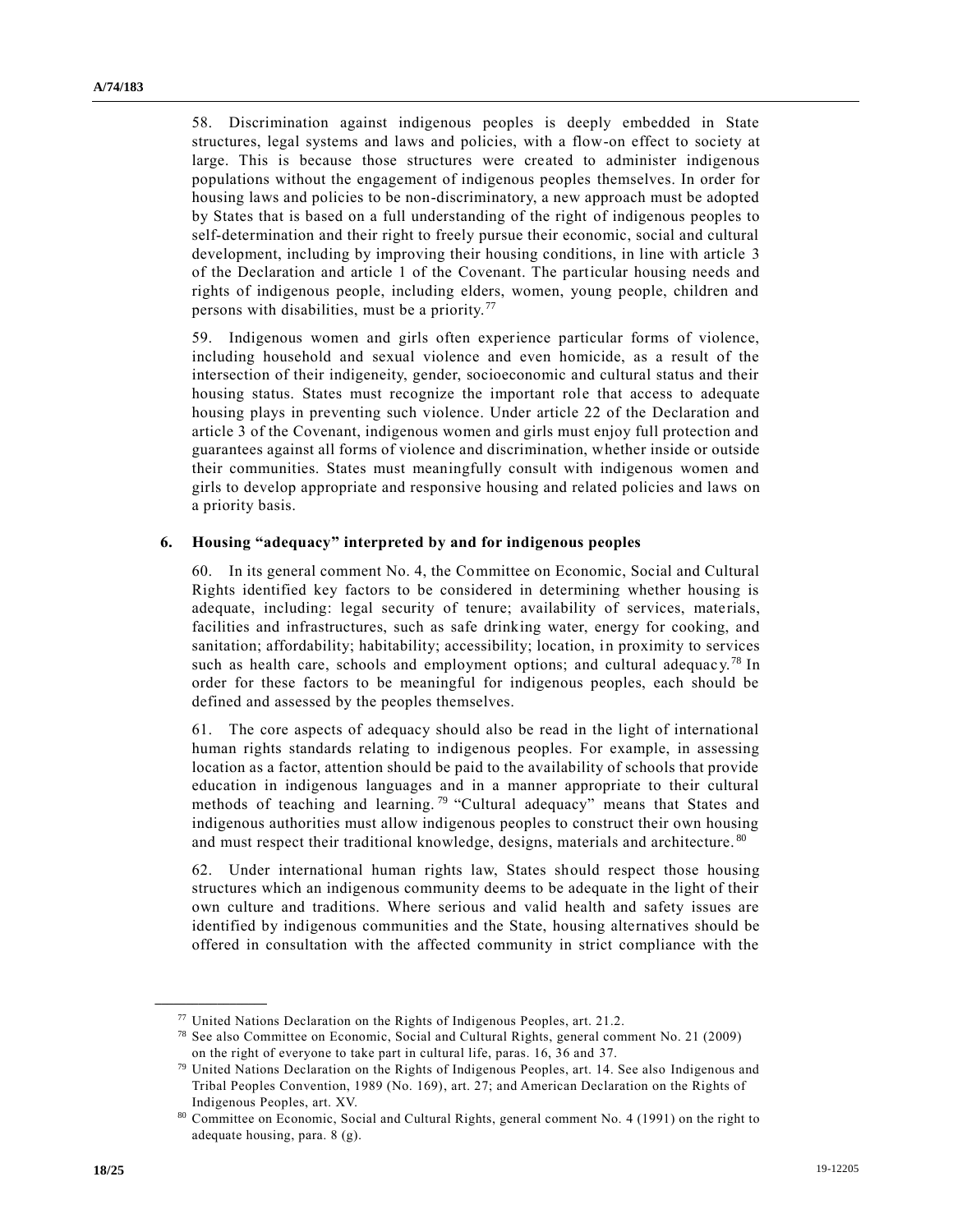provisions of the United Nations Declaration on the Rights of Indigenous Peoples and the right to housing under international human rights law.

### **7. Provide the maximum of available resources towards the realization of the right to housing of indigenous peoples**

63. Article 2 (1) of the International Covenant on Economic, Social and Cultural Rights provides greater specificity than the United Nations Declaration on the Rights of Indigenous Peoples with respect to the allocation of resources necessary to realize the right to housing. In that article, it is stipulated that each State party shall take measures "to the maximum of its available resources", with a view to progressively achieving the full realization of the rights enshrined in the Covenant, including the right to adequate housing.

64. In keeping with the right to self-determination, autonomy and self-governance, indigenous peoples, their representatives and their institutions should have access to adequate financial resources to implement the right to housing and should be accorded the right to make their own decisions as to how those resources are spent. Indigenous authorities and communities should establish effective accountability and monitoring mechanisms to ensure that resources are allocated in a manner that is consistent with international human rights law and promotes equality between women and men.

### **8. Ensure access to justice and effective remedies for right to housing claims**

65. States, indigenous authorities and national human rights institutions should address barriers to access to justice for indigenous peoples with respect to claims related to the right to housing. This will require justice systems, procedures and remedies in which due recognition is given to indigenous peoples' laws, traditions, customs and land tenure systems. $81$  It may also require the establishment of alternative indigenous justice systems based on human rights norms.

66. Access to justice must extend to claims related to the actions of third parties affecting housing for indigenous peoples, including national and multinational business enterprises and financial institutions, in accordance with the Guiding Principles on Business and Human Rights.

## **V. Claiming the right to housing: access to justice**

67. In accordance with article 40 of the United Nations Declaration on the Rights of Indigenous Peoples, indigenous peoples have the right to prompt, just and fair procedures for the resolution of conflicts and disputes with States or other parties, as well as to effective remedies for all infringements of their individual and collective rights. Such decisions must give due consideration to the customs, traditions, rule s and legal systems of indigenous peoples and to international human rights. According to article 27, States shall establish and implement, in conjunction with indigenous peoples concerned, "a fair, independent, impartial, open and transparent process, giving due recognition to indigenous peoples' laws, traditions, customs and land tenure systems, to recognize and adjudicate the rights of indigenous peoples pertaining to their lands, territories and resources". In summary, indigenous peoples have the right to the adjudication of their claims to the right to land and housing in a manner that respects their own laws and traditions and international human rights law.

68. There are many cases where indigenous peoples have used the judicial system to successfully claim access to and control over lands, territories and natural

<sup>&</sup>lt;sup>81</sup> United Nations Declaration on the Rights of Indigenous Peoples, art. 27; see also Indigenous and Tribal Peoples Convention, 1989 (No. 169), arts. 12, 14, 16 and 18.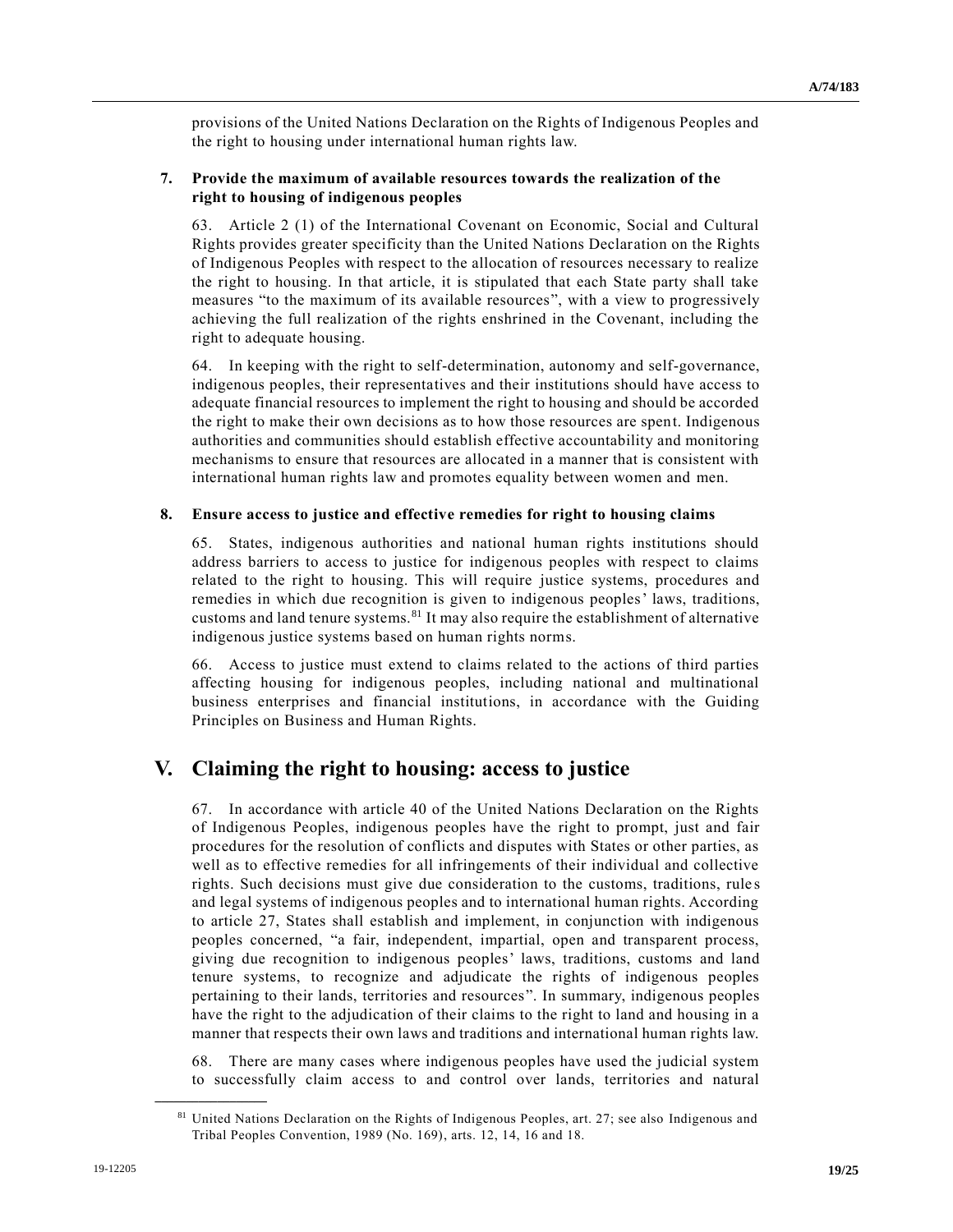resources. For example, in the regional human rights system, the Inter-American Court of Human Rights has developed extensive jurisprudence on the land and property rights of indigenous peoples, beginning with the case *Mayagna (Sumo) Awas Tingni Community v. Nicaragua*, 82 in which it affirmed that the close ties of indigenous peoples with their traditional territories and the natural resources therein associated with their culture must be safeguarded.<sup>83</sup> In the case *African Commission on Human and Peoples' Rights v. Republic of Kenya* (also known as the Ogiek case), <sup>84</sup> the African Court on Human and Peoples' Rights held that, by expelling the Ogiek community from their ancestral lands against their will without prior consultation and without respecting the conditions of expulsion in the interest of public need, the Government of Kenya had violated their right to land as guaranteed by several provisions of the African Charter on Human and Peoples' Rights.<sup>85</sup>

While access to justice for the right to housing is intimately linked to claims for the right to land and self-determination, the right to housing itself is not commonly claimed, nor is it invoked in land claims by indigenous peoples.

70. The right to housing may strengthen claims affirming, for example, the rights to land and self-determination, because it is a legally binding right that is set out in a number of treaties ratified by States. Invoking the right to housing allows claimants to draw on a rich body of jurisprudence that could support claims to land and selfdetermination under the United Nations Declaration on the Rights of Indigenous Peoples. In cases where indigenous people face forced evictions and dispossession, a right-to-housing claim provides them with legally enforceable standards that are consistent with provisions of the Declaration, such as the prohibition of relocation without free, prior and informed consent. The right to housing also provides indigenous peoples with an opportunity to make legal claims to the built structures on their lands, circumventing claims that the land is uninhabited and therefore open for appropriation. In the urban context, claims related to the right to housing will be crucial for indigenous peoples to secure access to adequate, affordable and secure housing.

71. Indigenous peoples face many barriers in access to justice, including prohibitive costs; linguistic barriers, reinforced in many cases by the absence of interpreters and translators of indigenous languages; a lack of legal assistance; discrimination; and mistrust in the justice system. <sup>86</sup> Moreover, judicial authorities, and even public defenders and private bar lawyers, may not have the requisite knowledge to properly represent indigenous peoples, especially with regard to customary law pertaining to rights to lands, territories and natural resources [\(CERD/C/ARG/CO/21-23,](https://undocs.org/en/CERD/C/ARG/CO/21-23) para. 29, and [A/HRC/21/47/Add.2,](https://undocs.org/en/A/HRC/21/47/Add.2) para. 51).

72. In order to ensure that indigenous peoples have access to justice with respect to housing and land claims, States and indigenous authorities may have to create new mechanisms. Such solutions have emerged in the criminal justice context. For example, indigenous authorities and States are working together to develop indigenous courts to handle criminal sentencing in a manner that is sensitive to

<sup>82</sup> Inter-American Court of Human Rights, Case of the Mayagna (Sumo) Awas Tingni Community v. Nicaragua, Series C, No. 79, Judgment, 31 August 2001.

<sup>83</sup> Inter-American Court of Human Rights, *Case of the Yakye Axa Indigenous Community v. Paraguay*, Series C, No. 125, Judgment, 17 June 2005, para. 137.

<sup>84</sup> African Court on Human and Peoples' Rights, *African Commission on Human and Peoples' Rights v. Republic of Kenya*, Application No. 006/2012, Judgment, 26 May 2012.

<sup>85</sup> Ibid., para. 209.

<sup>86</sup> See, for example, [CERD/C/ARG/CO/21-23,](https://undocs.org/en/CERD/C/ARG/CO/21-23) para. 29[, A/HRC/21/47/Add.2,](https://undocs.org/en/A/HRC/21/47/Add.2) para. 51, [A/HRC/27/65,](https://undocs.org/en/A/HRC/27/65) para. 20, an[d A/HRC/40/61,](https://undocs.org/en/A/HRC/40/61) para. 45; and Working Group on Indigenous Populations/Communities of the African Commission on Human and Peoples' Rights, *Research and Information Visit to Kenya* and *Mission to the Republic of Congo.*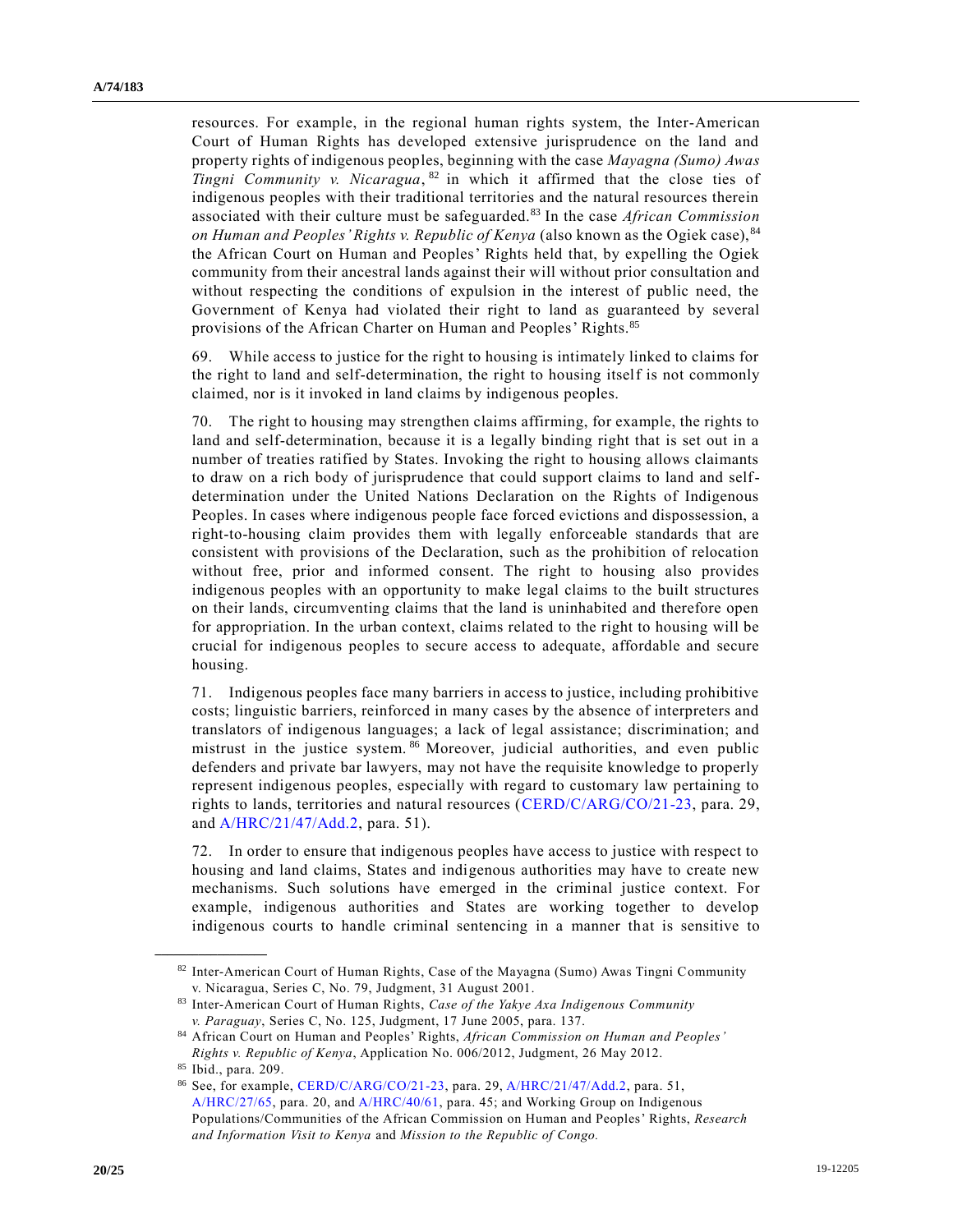indigenous culture and tradition and that includes indigenous communities in the process. Examples can be found in the Gladue courts of Canada; the Rangatahi and Pasifika youth courts in New Zealand; and the Queensland Murri courts, New South Wales sentencing circles, South Australian Nunga courts and Victoria Koori courts in Australia. In Norway, the Inner Finnmark District Court is required under article 108 of the Constitution to protect the customs and identity of the Sami people in the legal process and to consider their customs and customary law in its decision-making.

## **VI. Housing legislation, policies and strategies for indigenous peoples**

73. While a growing number of States have adopted legislation under which the rights of indigenous peoples to land and natural resources are recognized, most States address their housing needs within housing policies and programmes aimed at the general population, through measures targeting populations living in poverty, and occasionally through special measures. <sup>87</sup> In some States, housing measures for indigenous peoples are included in the framework of human rights action plans, equality plans, national plans on indigenous peoples or national development plans. <sup>88</sup> Far less common are housing programmes for indigenous peoples that are developed and administered by indigenous peoples themselves, in line with article 23 of the United Nations Declaration on the Rights of Indigenous Peoples.

74. When addressing indigenous peoples' housing through general measures, there is a significant risk that the resulting interventions will not take into account the specific needs of indigenous peoples and will be carried out without due consultation and respect for their right to self-determination. This may result in culturally inadequate housing solutions for indigenous peoples, such as the use of inapprop riate building materials and designs.<sup>89</sup> Generic housing programmes can also exclude indigenous peoples entirely. For example, indigenous peoples often cannot gain access to mortgage or credit schemes because they often do not have proof of individual land title or lack the resources necessary to secure a loan.<sup>90</sup>

75. The Special Rapporteur is aware of several culturally or environmentally respectful housing programmes carried out in collaboration with indigenous peoples. In Paraguay, after housing solutions for indigenous peoples were adopted that they deemed culturally inappropriate, a study was launched in 2017 in collaboration with indigenous peoples to identify the main characteristics of housing suitable for indigenous peoples to inform future solutions. The project was also designed to develop alternatives to traditional building materials that are no longer available.<sup>91</sup> A similar study was also conducted in Chile.<sup>92</sup> In Hawai'i, each county has been called upon to adopt ordinances allowing the exercise of indigenous Hawai'ian architectural practices, styles, customs, techniques and materials historically employed by native

<sup>87</sup> See submissions of Bolivia (Plurinational State of), Chile, Costa Rica and Honduras.

<sup>88</sup> See Mexico, Programa Nacional de los Pueblos Indígenas 2018–2024; Plurinational State of Bolivia, Economic and Social Development Plan 2016–2020 within the Framework of Integrated Development for Living Well; and Costa Rica, Política Nacional para una Sociedad Libre de Racismo, Discriminación Racial y Xenofobia, 2014–2025.

<sup>89</sup> See submission of Centre for Social Justice of the Institute for Development Education and Learning. See als[o A/HRC/13/20/Add.4,](https://undocs.org/en/A/HRC/13/20/Add.4) para. 68.

<sup>90</sup> See FAO and Unidad de Coordinación de Asuntos Indígenas del Ministerio Secretaría General de la Presidencia de Chile, *Hacia Una Política Pertinente para el Desarrollo Integral de los Pueblos Indígenas*.

<sup>91</sup> Paraguay, Ministerio de Tecnologías de la Información y Comunicación, "Estudio sobre videndas indígenas plantea desafíos a política pública habitacional", 6 November 2017.

<sup>92</sup> See submission of Chile.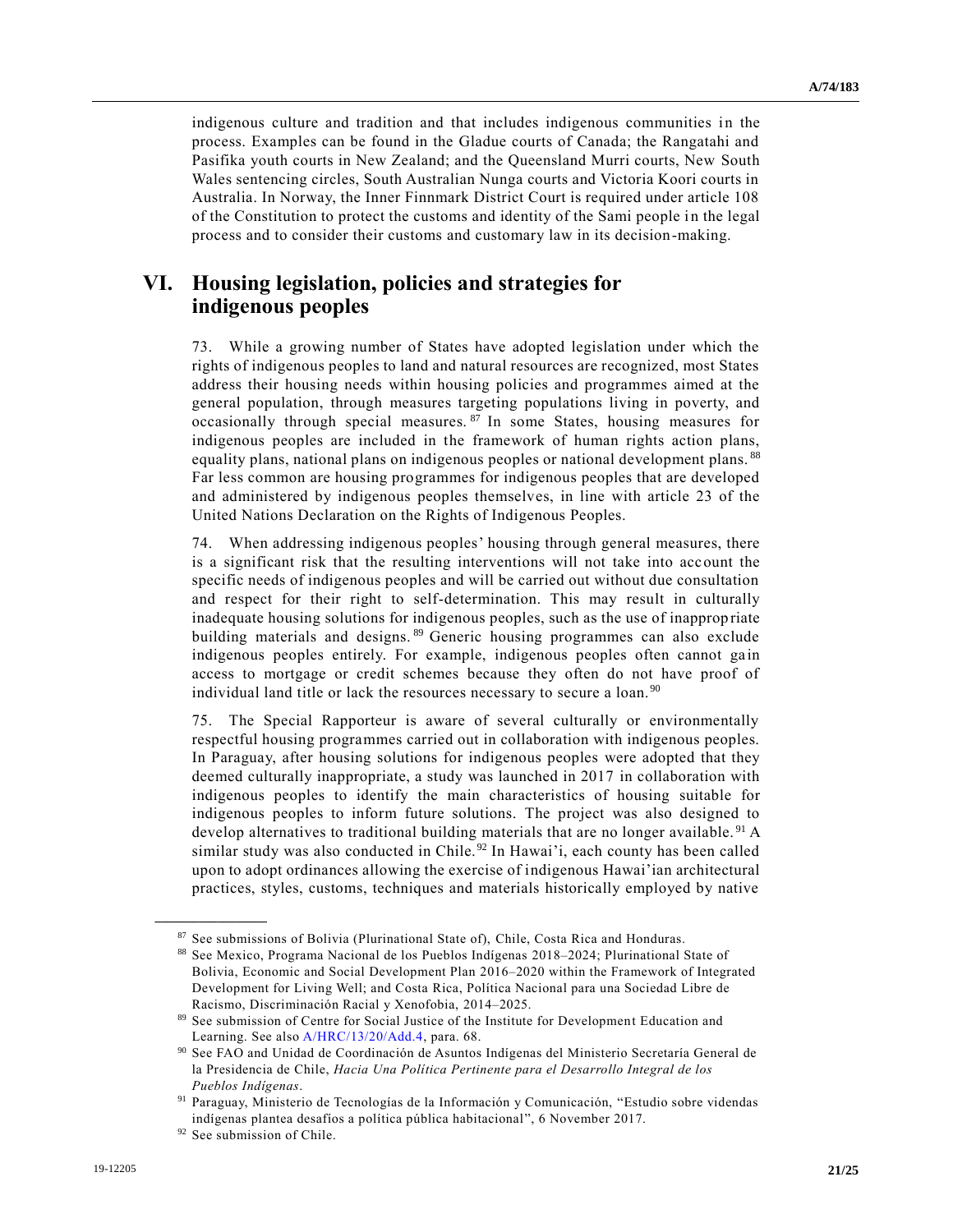Hawai'ians.<sup>93</sup> In Mexico, the Special Rapporteur met an indigenous community living in an informal settlement in the Roma Norte district of Mexico City. Through a city programme and a process of expropriation, they had successfully worked to obtain title to the land they had been living on, and they had upgraded their settlement to a culturally appropriate multi-unit housing complex, including a sweat lodge, traditional murals and a medicine garden.

76. The Special Rapporteur underscores that housing programmes or strategies developed by State authorities should be guided by article 23 of the United Nations Declaration on the Rights of Indigenous Peoples, under which the active involvement of indigenous peoples is required in the development and implementation of such programmes, and should follow a rights-based approach, as outlined in her recent report [\(A/HRC/37/53\)](https://undocs.org/en/A/HRC/37/53).

## **VII. Conclusions and recommendations**

77. **In contemporary times, the indigenous struggle for human rights is deeply rooted in the concept of "home". Understood from an indigenous perspective, this concept is not just about a built structure where one lives, but is about one's place on the planet, defined through one's lands, resources, identity and culture. Indigenous peoples the world over have been wrested from their homes: their identities, histories and cultures are denied, their lands are stolen, and they are stripped of their resources through land-grabbing and extractive industries. They are told where they can and cannot live. They are relocated to the least productive lands, and once there, they are denied the necessities of life, such as potable water and sanitation services. Although indigenous peoples have contributed the least to climate change, they are on the front lines bearing its devastating consequences. In cities, they experience discrimination, grossly inadequate housing and scandalous rates of street homelessness. At worst, housing laws, policies and programmes are completely blind to indigenous peoples' histories, exacerbating their experiences of colonization, and at best they provide particularized programming that falls short of needs.** 

78. **In the present report, the Special Rapporteur asserts that the right to housing can have profound meaning for indigenous peoples in their struggle to secure "home" as they define it. Under international human rights law, the right to housing is not understood narrowly as the right to four walls and a roof, but is instead interpreted broadly to mean the right to live in peace, security and dignity. The Rapporteur believes that because the right to housing is a legal obligation of all States set out in many treaties, it has the potential to be an effective tool in the human rights struggle in which indigenous peoples are engaged. For this to be the case, however, the broad definition of the right to housing must be interpreted and applied in a manner that is responsive to indigenous peoples' experiences of housing and home.** 

79. **The Special Rapporteur offers the following key recommendations that should be implemented in line with the principles outlined in the present report:** 

(a) **A reorientation of the relationship between the State and indigenous peoples is needed in which past wrongs are recognized and a commitment is made to redress them in a spirit of mutual respect and partnership. States should recognize the right of indigenous peoples to self-determination and that indigenous peoples must be able to influence decisions that affect them in housing and related areas. Indigenous peoples must be meaningfully consulted with a** 

<sup>93</sup> Hawai'i State Legislature, Senate Bill No. 1917 of 2007.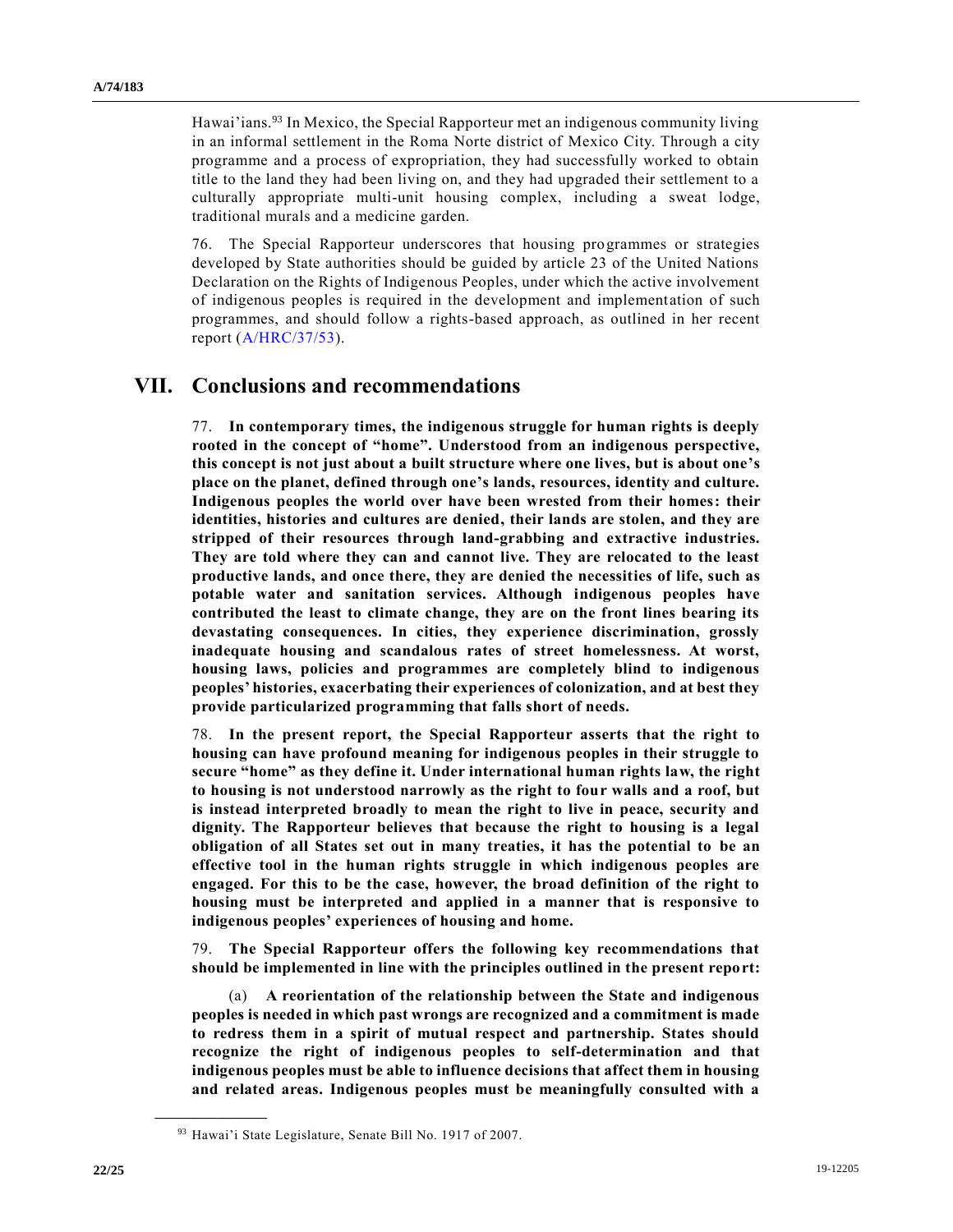**view to obtaining their free, prior and informed consent to all decisions made regarding housing policy, laws and programmes that may affect them;**

(b) **The indivisibility and interdependence of the United Nations Declaration on the Rights of Indigenous Peoples and the right to housing under international human rights law should inform all housing-related laws, policies and programmes that affect indigenous peoples;**

(c) **The Declaration should be incorporated into national legislation and given full effect. The right to housing should also be incorporated into national legislation, recognizing that it must be realized through progressive measures to the maximum of available resources;**

(d) **States should consider ratifying the Indigenous and Tribal Peoples Convention, 1989 (No. 169), of the International Labour Organization;**

(e) **States should recognize that the ongoing legacy of colonialism is rooted in discrimination and that it has a direct impact on the enjoyment by indigenous peoples of the right to housing. In consultation with indigenous peoples, States should undergo a process of review and amend or repeal all housing-related laws, policies and programmes that have discriminatory effects. States should also take positive steps, in consultation with indigenous peoples, to combat housingrelated discrimination, including in the private sector;**

(f) **States, courts, tribunals and national human rights institutions should:** 

(i) **Recognize both individual and collective human rights claims to housing and land, territories and resources;**

(ii) **Interpret and apply domestic law in accordance with the Declaration and the right to adequate housing under international human rights law;**

(iii) **Ensure that indigenous peoples have access to informal and customary justice systems that are compliant with international human rights norms, as well as to formal justice and international human rights complaint mechanisms, including by ratifying the Optional Protocol to the International Covenant on Economic, Social and Cultural Rights;**

(iv) **Address all barriers to access to justice experienced by indigenous peoples, including those living in rural environments, in informal settlements or on reserves and reservations;**

(g) **States should work in consultation with indigenous peoples and with the assistance of national human rights institutions to establish judicial and quasi-judicial rights-claiming mechanisms that are based in indigenous laws, customs and traditions;**

In consultation with indigenous peoples, and through a process led by **indigenous peoples, States and indigenous authorities should develop and adopt human rights-based housing strategies that respond to the specific rights, interests and needs of indigenous peoples, pursuant to the Special Rapporteur's report on that topic [\(A/HRC/37/53\)](https://undocs.org/en/A/HRC/37/53). States should ensure coordination of housing policies between central and local governments and indigenous authorities and their coherence with other policies, including those related to climate change mitigation and adaptation, the provision of water, sanitation, energy, health care and education and the protection of the environment;**

(i) **The adequacy of housing – in both rural and urban contexts – must be determined by indigenous peoples themselves. Housing laws, policies and programmes that entail forced sedentarization, villagization, urbanization or assimilation or contribute to the social disintegration of indigenous communities**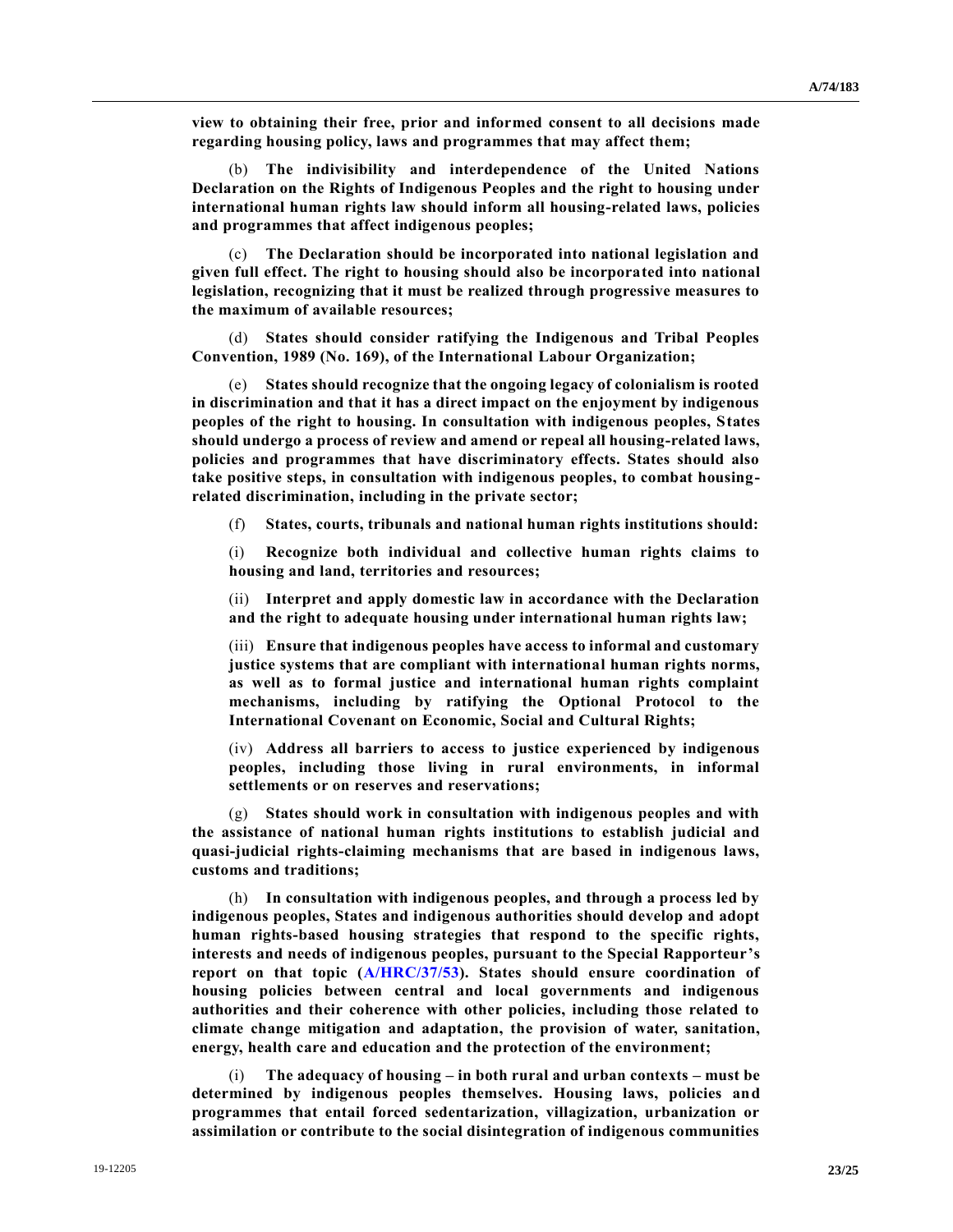**should be abandoned. Creative mechanisms, such as mobile services, should be considered in order to ensure the adequacy of housing for nomadic and semi-nomadic indigenous peoples;**

(j) **States should, as a matter of priority, address the abhorrent housing conditions of indigenous peoples, whether they live on reserves or reservations, in rural or urban areas. This response should include the development, in consultation with indigenous peoples, of housing that is adequate as defined by indigenous peoples themselves and includes potable water, indoor plumbing where appropriate, sanitation services, health services, education and employment opportunities. Adequate resources should be provided to indigenous authorities and institutions for this purpose. Rights-based monitoring and accountability mechanisms should be established to ensure the progressive improvement of housing conditions;**

(k) **States should declare a moratorium on forced evictions affecting indigenous peoples. All such forced evictions should be suspended until national legislation governing eviction and resettlement has been adopted that is fully compliant with international human rights standards and that allows for recourse before independent judicial institutions. Prior to carrying out any evictions, States must ensure that all feasible alternatives are explored in consultation with the indigenous communities affected.** <sup>94</sup>  **Indigenous peoples must not be rendered homeless as a result of evictions, nor should they be made vulnerable to the violation of other human rights. Where those affected are unable to provide for themselves, the State should take all appropriate measures, to the maximum of its available resources, to ensure access to adequate alternative housing, resettlement or access to productive land, as appropriate. States should also monitor and prevent forced evictions carried out by private persons or other third parties;**

(l) **Resettlement or relocation should take place only with the free, prior and informed consent of the indigenous peoples concerned and after agreement on just and fair compensation and, where possible, with the option of return.**<sup>95</sup> **If return is not possible, indigenous peoples should be provided with lands of equal quality and legal status;**<sup>96</sup>

(m) **States should prioritize the prevention and elimination of homelessness of indigenous peoples with a view to ending homelessness by 2030, as envisaged in target 11.1 of the Sustainable Development Goals. Measures to address those living in informal settlements and homeless encampments should also be prioritized. Indigenous peoples should be involved in the development and administration of programmes to prevent and eliminate homelessness and should be provided with resources to implement those programmes. Policies aimed at preventing and addressing homelessness among indigenous peoples should be tailored and respond to their specific cultural, historical, social and economic circumstances, and to the conflict and trauma incurred at the hands of past colonial governments, private actors, religious institutions, childcare and correctional service institutions, and their own communities or families;**

(n) **States should ensure access to culturally appropriate, communitybased legal and support services for victims of domestic violence. Such services should be established in consultation with indigenous women and children;**

<sup>&</sup>lt;sup>94</sup> [A/HRC/4/18;](https://undocs.org/en/A/HRC/4/18) see also Committee on Economic, Social and Cultural Rights, general comment No. 4, para. 18.

<sup>95</sup> United Nations Declaration on the Rights of Indigenous Peoples, art. 10.

<sup>96</sup> Indigenous and Tribal Peoples Convention, 1989 (No. 169), art. 16; and [A/HRC/4/18,](https://undocs.org/en/A/HRC/4/18) para. 60.